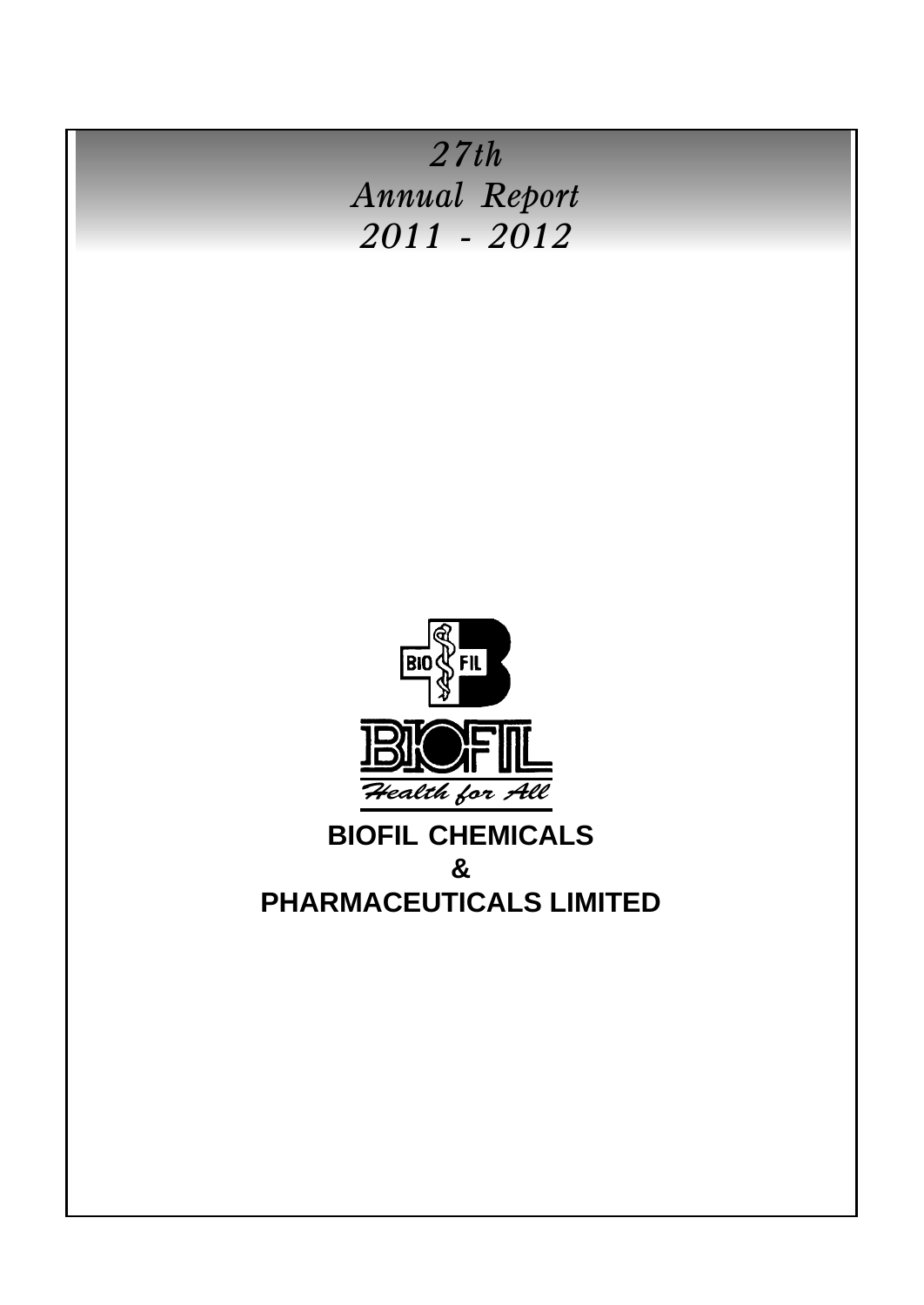

#### **Board of Directors :**

Shri Ramesh Shah, Chairman & Managing Director. Shri Ramesh Chimanlal Shah, Director Shri Romil Shah, Director Shri Navneet Bagree, Director Mrs. Shaila Jain, Director

#### **Bankers :**

State Bank of India, Industrial estate Branch, INDORE.

IDBI Bank Ltd., Ratlam Kothi Branch, INDORE

### **Auditors :**

S.N. Gadiya & Co., Chartered Accountants 241, Apollo Towers 2, M.G. Road, Indore M.P.

#### **Registered Office :**

11/12, Sector "E" Sanwer Road, Industrial Area, INDORE - 452 015 (M.P.) E-mail : biofil@sancharnet.in Website : www.biofilgroup.com

#### **Share Transfer Agent**

Ankit Consultancy Private Limited Plot No. 60, Pardeshipura, Electronic Complex, Indore-452010 (M.P.) Phone: 0731-3198601-602 Fax: 0731-4065798 Email ID: ankit\_4321@yahoo.com

| Contents | Page |
|----------|------|
|          | 3    |
|          |      |
|          |      |
|          |      |
|          |      |
|          |      |
|          |      |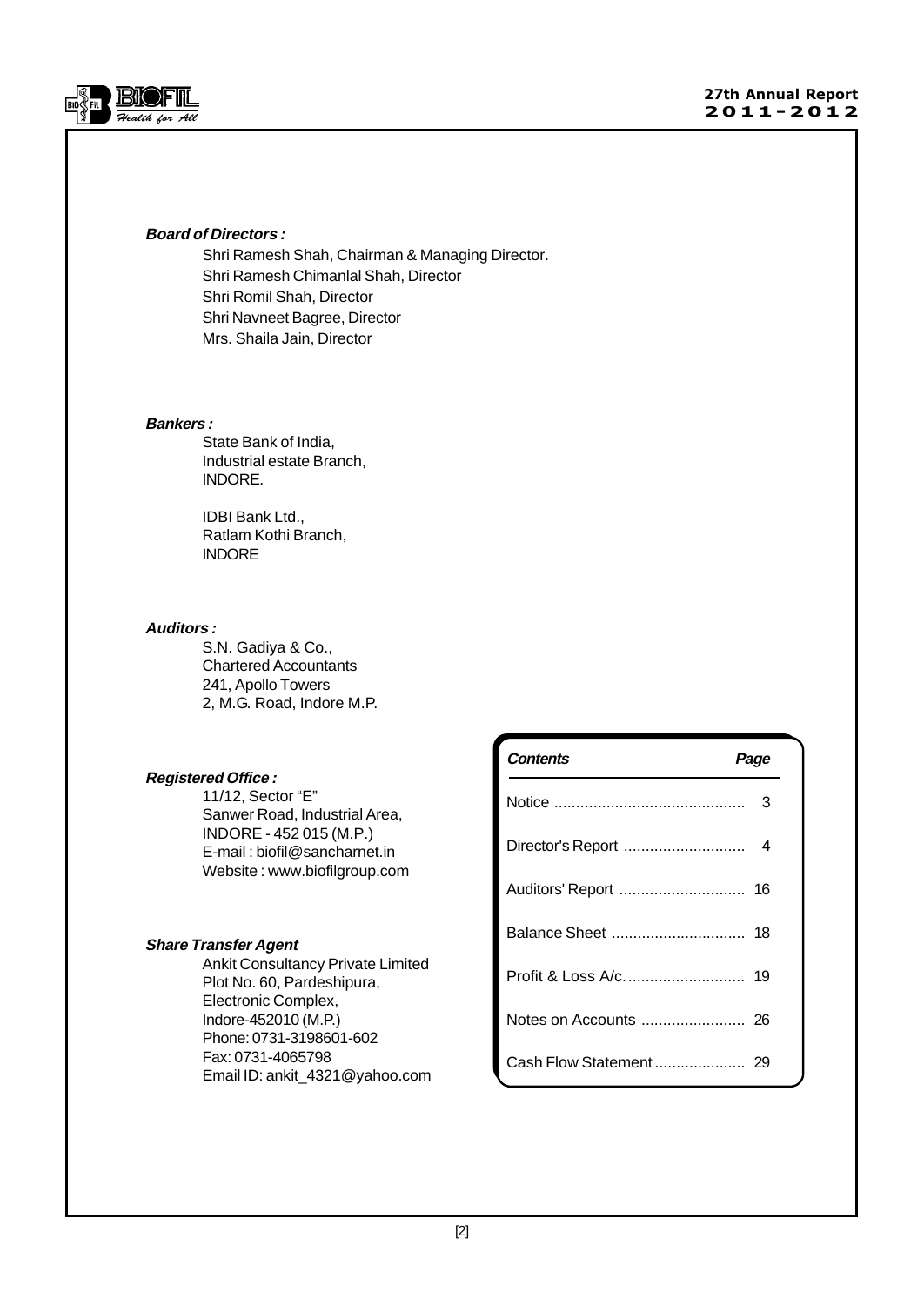

### **NOTICE OF 27TH ANNUAL GENERAL MEETING**

Notice is hereby given that the **27th Annual General Meeting** of the members of **BIOFIL CHEMICALS AND PHARMACEUTICALS LTD.** will be held on **Friday 28th September, 2012 At 2.00 P.M.** at 11/12, Sector E, Sanwer Road, Industrial Area, Indore M.P. **ORDINARY BUSINESSES:**

# 1. To receive, consider and adopt the Audited Balance Sheet as at 31st March, 2012 and the profit & Loss Account for the

- year ended on same date and the Reports of Board of Directors & Auditors thereon. 2. To appoint Director in place of Shri Navneet Bagree, who retires by rotation and being eligible offer himself for reappointment.
- 3. To appoint Auditors of the Company and to fix their remuneration.

By Order of the Board. **For Biofil Chemicals & Pharmaceuticals Ltd.** Sd/- (Ramesh Shah) Managing Director

Place : Indore Date : 13/08/2012

#### **NOTES :**

- **A MEMBER ENTITLED TO ATTEND AND VOTE AT THE MEETING IS ENTITLED TO APPOINT A PROXY TO ATTEND AND VOTE INSTEAD OF HIMSELF AND SUCH A PROXY NEED NOT BE A MEMBER OF THE COMPANY. THE PROXIES IN ORDER TO VALID MUST BE DEPOSITED AT THE REGISTERED OFFICE OF THE COMPANY NOT LESS THAT 48 HOURS BEFORE THE COMMENCEMENT OF THE MEETING.**
- In case of joint holders attending the Meeting, only such joint holder who is higher in the order of names will be entitled to vote.
- Corporate Members are requested to forward a Certified Copy of Board Resolution authorizing their representatives to attend and vote at the Annual General Meeting.
- Register of the members and share transfer books of the company will be remain closed from Monday, the 24th Day of September, 2012 to Friday, 28th Day of September, 2012 (both days inclusive) in terms of section 154 of the Companies Act, 1956.
- Details under clause 49 of the Listing Agreement with the Stock Exchange in respect of Directors seeking re-appointment at the Annual General Meeting is given in corporate governance report forming part of this annual report.
- Members are requested to send their queries, if any at least 7 days in advance so that the information can be made available at the meeting and to bring their copies of the Annual Report at the time of attending the Annual General Meeting.
- The Company has designated an exclusive email ID biofil@sancharnet.in, which would enable the members to post their grievances and monitor its redressed. Any member having any grievance may post the same to the said Email address for its quick redressal.
- Members are requested to contact the Registrar and Share Transfer Agent for all matter connected with Company's shares at Ankit Consultancy Private Limited, 60 Pardeshipura, Electronic Complex, Indore -452010 M.P.
- SEBI have made it mandatory for every participant in the securities/ capital market to furnish the detail of Income Tax Permanent Account Number (PAN). Accordingly, all shareholders holding shares in the physical form are requested to submit details of PAN along with a photocopy of both the sides of the PAN Card, duly attested, to the Registrar and Share Transfer Agent.
- Pursuant to Section 109A of the Companies Act, 1956, shareholders are entitled to make nomination in respect of shares held by them in physical form Shareholders desirous of making nominations are requested to fill and send form 2B (Copy of which will be made available on request).
- In all correspondence with the Company, members are requested to quote their Account/Folio numbers and in case their shares are held in dematerialized form, they must quote their client ID number and their DP ID number.
- Members who wish to dematerialize the shares or seek any information regarding transfer of shares are requested to contact the Company Registrar and Share Transfer Agent.
- The Ministry of Corporate Affairs ('MCA') has taken a "Green Initiative in the Corporate Governance" by allowing paperless compliance by companies and has issued Circular No. 17/2011 dated April 21, 2011 and 18/2011 dated April 29, 2011. The Company proposes to send the documents to its Members like notices, annual report, etc. in electronic form. Members are requested to provide their email ID to the depositories who are holding their shares in demat form and the members who are holding their shares in physical form may send the duly filed form to our Registrar Ankit Consultancy Private Limited, 60, Electronics Complex, Pardeshi Pura Indore-452010 M.P. for sending the document in electronic form. The form is enclosed with Annual Report.

By Order of the Board. **For Biofil Chemicals & Pharmaceuticals Ltd.** (Ramesh Shah) Managing Director

Place : Indore Date : 13/08/2012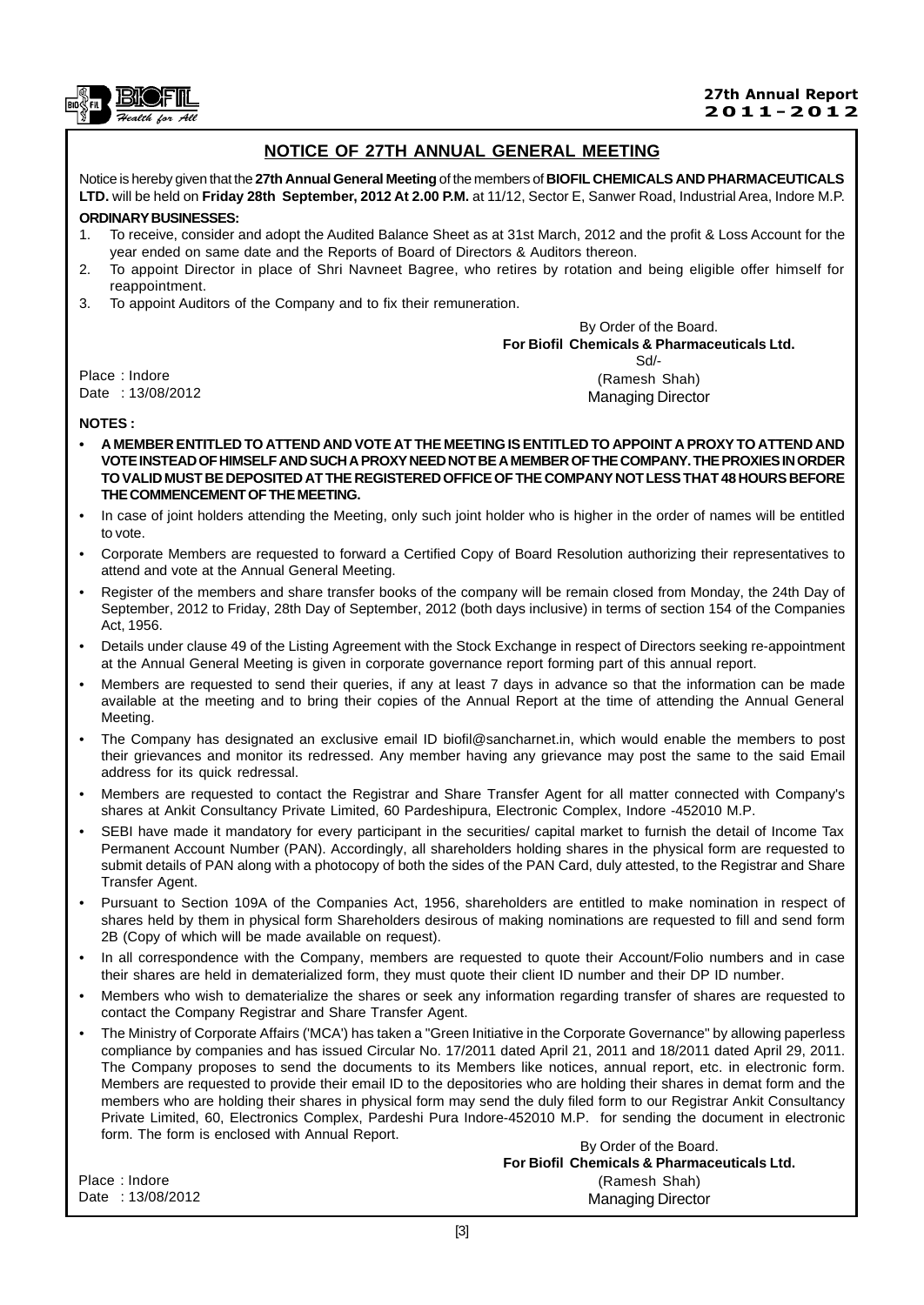

### **DIRECTOR'S REPORT**

To

#### The members of

#### **Biofil Chemicals and Pharmaceutical Limited**

Your Directors have pleasure in presenting the 27th Annual Report of your company together with the Audited statements Accounts for the year ended on 31st March, 2012. The Financial Results of the company in the year under review are as under:

#### **FINANCIALAND OPERATIONAL PERFORMANCE RIGHT CONSTRUCTED AS IN Lacs**

|                                  | Year ended<br>31/03/2012 | Year ended<br>31/03/2011 |
|----------------------------------|--------------------------|--------------------------|
| Total Income                     | 631.32                   | 442.80                   |
| <b>Total Expenditure</b>         | 596.14                   | 328.31                   |
| Profit before depreciation & Tax | 35.18                    | 114.49                   |
| Depreciation                     | 19.08                    | 15.34                    |
| Profit/Loss Before Tax           | 16.10                    | 99.15                    |
| <b>Provision for taxation</b>    |                          |                          |
| $\bullet$ Income Tax             | 1.04                     | 0.00                     |
| • Deferred Tax Assets/Liability` | 0.00                     | 0.00                     |
| Profit/Loss after tax            | 15.06                    | 99.15                    |
| No. of Equity Shares             | 16273800                 | 16273800                 |
| Earning per Share                | 0.09                     | 0.61                     |

During the financial year your company has achieved turnover of Rs. 631.32 Lacs in comparison to previous year's turnover of Rs. 442.80 Lac and net profit of the company is Rs. 15.06 lacs in comparison to previous net profit of Rs. 99.15 lacs which was mainly due to written-off of creditors . Board of the directors of the company are hopeful that plastic division will increase the turnover and profitability in forthcoming fiscal year.

#### **REISSUE OF FORFEITED SHARES**

The members are aware that during the financial year 2010-2011 Board of the directors have reissued the 5712500 forfeited equity shares to promoters and non promoters with the permission of the members. The company has made the application to stock exchanges but listing confirmation for above said shares are still pending with the stock exchanges.

#### **DIVIDEND**

Due to inadequate profit and accumulated losses, your directors not recommended any dividend for the year under review. **DIRECTORS**

In accordance with the provisions of the Companies Act, 1956 and as per Articles of Association of the Company Shri Navneet Bagree, retires by rotation at the forthcoming Annual General Meeting, and being eligible, offer himself for reappointment.

#### **PUBLIC DEPOSITS**

Your Company has not accepted any Public deposit within the meaning of section 58A of the Companies Act 1956, read with the Companies (Acceptance of Deposit) Rules, 1975

#### **DIRECTOR'S RESPONSIBILITIES STATEMENT.**

Pursuant to the requirement under Section 217(2AA) of the Companies Act, 1956, with respect to Director's Responsibility statement, it is hereby confirmed:

- i) That in the preparation of the annual accounts for financial year ended 31st March, 2012; the applicable accounting standards have been followed along with proper explanation relating to material departure;
- ii) that the Directors have selected such accounting policies and applied them consistently and made judgments and estimates that are reasonable and prudent so as to give a true and fair view of the state of affairs of the Company at the end of financial year and of the profit of the Company for the year and review.
- that the Directors have taken proper and sufficient care of the maintenance of adequate accounting records in accordance with the provisions of this Act for safeguarding the assets of the Company and for preventing and detecting fraud and other irregularities;
- iv) that the Directors have prepared the annual accounts on a going concern basis.

#### **AUDITORS:**

M/s S. N. Gadiya & Co., auditors of the company, retires as the auditors at the ensuing Annual General Meeting and being eligible, offers them for reappointment.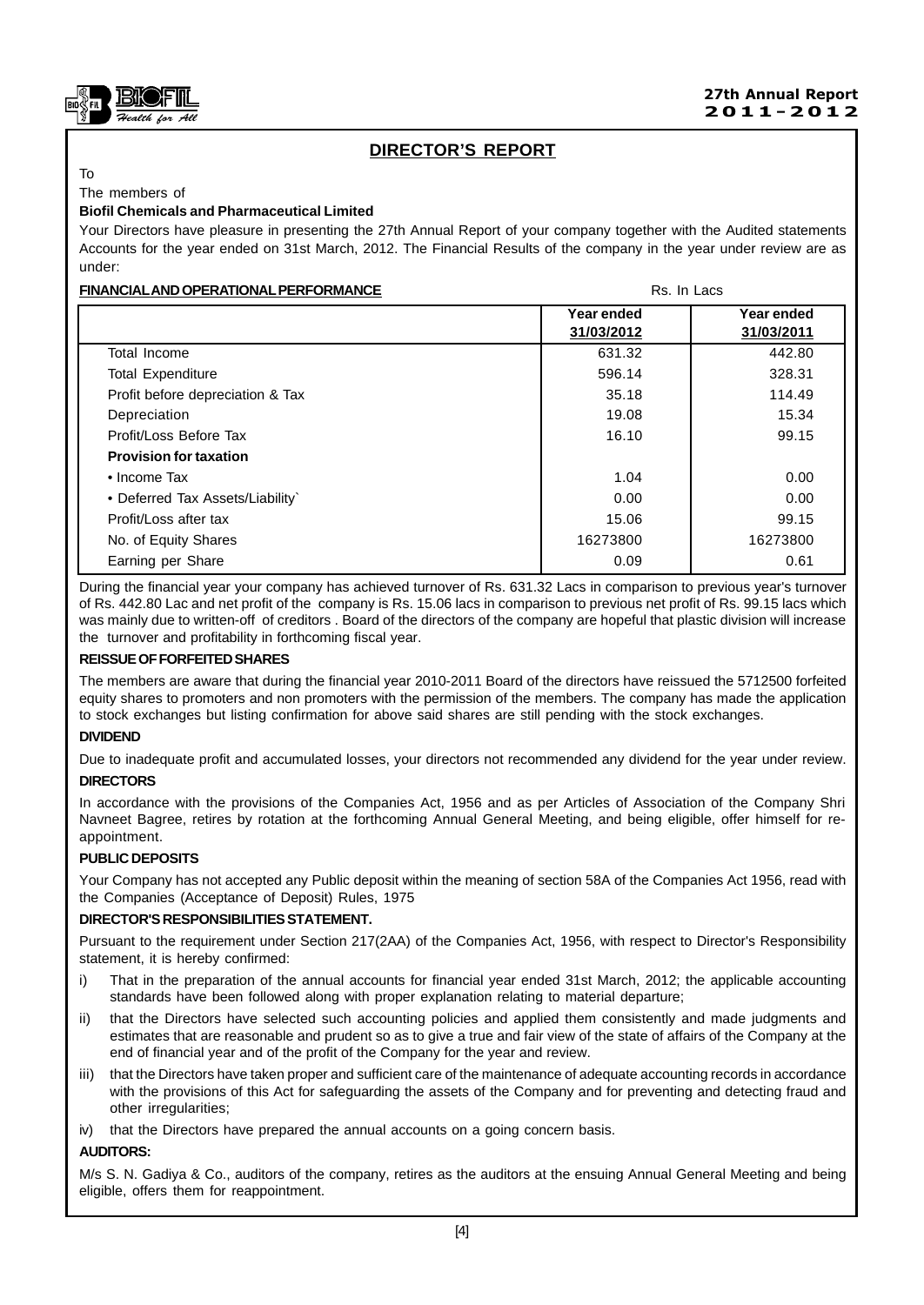

#### **AUDITORS REPORT**

The Report of Auditors of the Company for the year under reference is self-explanatory and do not call for any comments from the Directors.

#### **CONSERVATION OF ENERGY, TECHNOLOGY ABSORPTION AND FOREIGN EXCHANGE EARNINGS & OUTGO**

Pursuant to Section 217(1) (e) of the Companies Act, 1956 read with the Companies (Disclosures of particulars in the Report of Board of Directors) Rules 1988, the Further the Company's operations do not involve substantial consumption of energy in comparison to cost of production, However possible energy conservation measures have been implemented with a view to conserve and optimize the use of energy.

#### **TECHNOLOGY ABSORPTION:**

The Company has neither purchased within India nor imported any technology.

| Foreign Exchange Earnings and Outgo | Rs. Nil |
|-------------------------------------|---------|
| Total foreign exchange earned       | Rs. Nil |
| Total foreign exchange used         | Rs. Nil |

#### **COST AUDITORS**

As per the requirements of the Central Government and pursuant to the provisions of Section 233B of the Companies Act, 1956 the audit of the Cost Accounting record maintained by the company for product covered under MCA cost Audit orders for the year 2012. The Company has appointed Shri. Vijay P. Joshi, Cost Auditor, Indore to audit the cost accounts for the year 2011-12 commencing from 1st April, 2011 to 31st March, 2012 for which approval from the Central Government is pending. The Cost Audit Report in respect of financial year 2011-12 will be filled on or before the due date .

#### **PARTICULARS OF EMPLOYEES**

The Company did not have any employee, during the year drawing remuneration attracting the provision of section 217 (2A) of the Companies Act, 1956 read with the Companies (particulars of employees) Rule 1975.The company continued to have cordial and harmonious relations with employees. In totality our employees have shown a high degree of maturity and responsibility in responding to the changing environment, economic and the market condition.

#### **CORPORATE GOVERNANCE**

A separate section titled "Corporate Governance" including a certificate from the Auditors of the Company confirming compliance of the conditions of the Corporate Governance as stipulated under clause 49 of the Listing Agreement and also the Management Discussion and Analysis Report and CEO certification are annexed hereto and form part of the report.

#### **AUDIT COMMITTEE**

Under the provisions of Companies Act, 1956 and Listing Agreement with the Stock Exchanges a Audit Committee Comprises of Mr. Ramesh C. Shah, Mrs. Shaila Jain, and Mr. Navneet Bagree.

#### **CODE OF CONDUCT**

The Company has laid down a code of conduct for all Board members and senior management of the Company. All the Board members and senior management personnel have affirmed compliance with the code of conduct.

#### **DEPOSITORY SYSTEM**

Your Company's shares are tradable compulsorily in electronic form and your Company has connectivity with both the Depositaries i.e. National Securities Depository Limited (NSDL) and Central Depository Service (India) Limited (CDSL). In view of the numerous advantage offered by the Depository System, members are requested to avail of the facility of Dematerialization of the Company's shares on either of the Depositories mentioned as aforesaid.

#### **INSURANCE**

The Company's assets are adequately insured against the loss of fire and other risk, as considered necessary by the Management from time to time .The Company has also taken insurance cover for any claims /losses arising out of its core business of security broking.

#### **ACKNOWLEDGMENT:**

Your director wish to place on record their appreciation for the contribution made by employees at all levels and only due to their hard work, solidarity and support company is on again growth path. Your directors also wish to thank the customers, dealers, agents, Suppliers, investors, banks and other stakeholders for their continued support and faith respond in the Company. We look forward to their continued support in the future.

**For and on behalf of the Board**

Date : 29/05/2012

**Ramesh Shah Romil Shah Managing Director Director** Place : Indore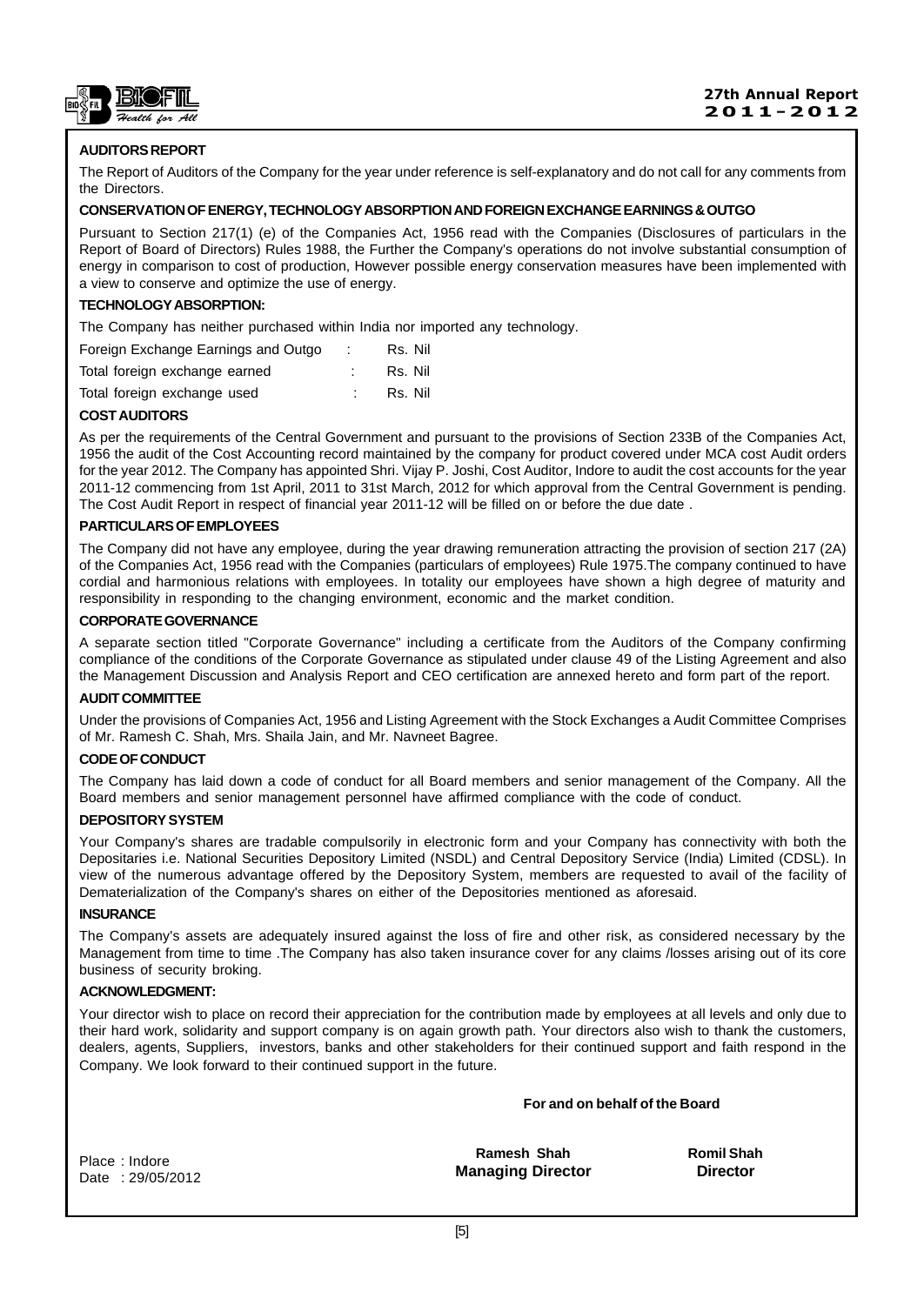

### **MANAGEMENT DISCUSSION AND ANALYSIS REPORT**

#### **ECONOMIC SCENARIO**

The year under review was challenging on many fronts. Inflationary pressures continued unabated and the depreciation of Indian rupee added to input costs. Liquidity conditions were tight with persistent hardening of interest rates. From the economy perspective, the year saw a mixed scenario of growth. The Indian economy growth is estimated at 6.9% in 2011- 2012 compared with 8.4% in the preceding two years on account of a weakening global economy, lower industrial growth and reforms slowdown. In India, the slowdown is likely to extend even as the World Bank has projected GDP growth at 7- 7.5% in 2012-2013.

#### **INDUSTRY SCENARIO AND INDIAN PHARMACEUTICAL INDUSTRY**

The Indian pharmaceutical industry has shown impressive growth over the last few years and has become one of the sunrise sectors of the Indian economy. The Indian Pharmaceutical Industry currently tops the chart amongst India's sciencebased industries with wide ranging capabilities in the complex field of drug manufacture and technology. The Indian Pharmaceutical Industry ranks very high amongst all third world countries, in terms of technology, quality and the vast range of medicines that are manufactured.

The pharmaceutical industry is core to the Indian economy, a battle ground of major global majors in the pharmaceutical sector. The industry is increasingly responding to the need to reduce various vulnerable diseases and enhance safety through vast development of life savings drugs and medicines. Its growth is being catalyzed by a significant gap between demand and supply. As a result, with increasing competition, consumer preference will become paramount and product differentiation is expected to play a major role in success.

#### **OUTLOOK AND BUSINESS STRATEGY**

The growth of Indian pharmaceutical market has considerably accelerated in the past few years; however it cannot be denied, the industry structure has also been changed. This is on the acquisitions, newer opportunities are being presented in the market.

Your company remains optimistic about the future lying ahead. It will endeavor to grow by building on its strengths for competitive advantage. The Domestic business is becoming more competitive with the entry of newer players from the emerging economies. On the other hand, the government induced changes in select markets and the ongoing consolidation in the industry is bringing forth new challenges in the market place. The generic segment has inherent risks of patent litigation, product liability, continuous development in R&D, capital investment, increasing regulations and compliance related issues, particularly in the developed markets.

Now days MSME pharma industries are facing problems because of various amendment under the durgs and cosmetic Act. But your company has always endeavored to optimize shareholder value but due to various factors, the Company has not been able to achieve the anticipated levels. However, in the opinion of Directors, after starting the plastic division turnover and profitability will be increasing sharply and accumulated losses will be wiped out.

#### **INTERNAL CONTROL SYSTEMS:**

Your Company has adequate Internal Control Procedures commensurate with its nature and size of business. Internal Controls and Checks are exercised by strict adherence to well-documented policies, guidelines, authorizations and approval procedures listed out in Manual on Delegation of Authority.

#### **INDUSTRIAL RELATIONS & HUMAN RESOURCE MANAGEMENT:**

There has been no material adverse development on the Human Resources/ industrial Relation front during the year. Employee relation at all level continues to remain cordial.

#### **FINANCIAL OPERATION**

The review of financial performance is mentioned in Director's report the same are not repeated again in this Chapter.

#### **Cautionary Statement:**

**Statement made in the Management Discussion & Analysis describing the Company's objectives, projections, estimates, expectations may be "Forward-looking statements" within the meaning of applicable laws & regulations. Actual results could differ from those expressed or implied. Important factors that could make a difference to the Company's operations include economic conditions affecting demand supply and price conditions in the domestic & overseas markets in which the company operates, changes in the government regulations, tax laws & other statutes**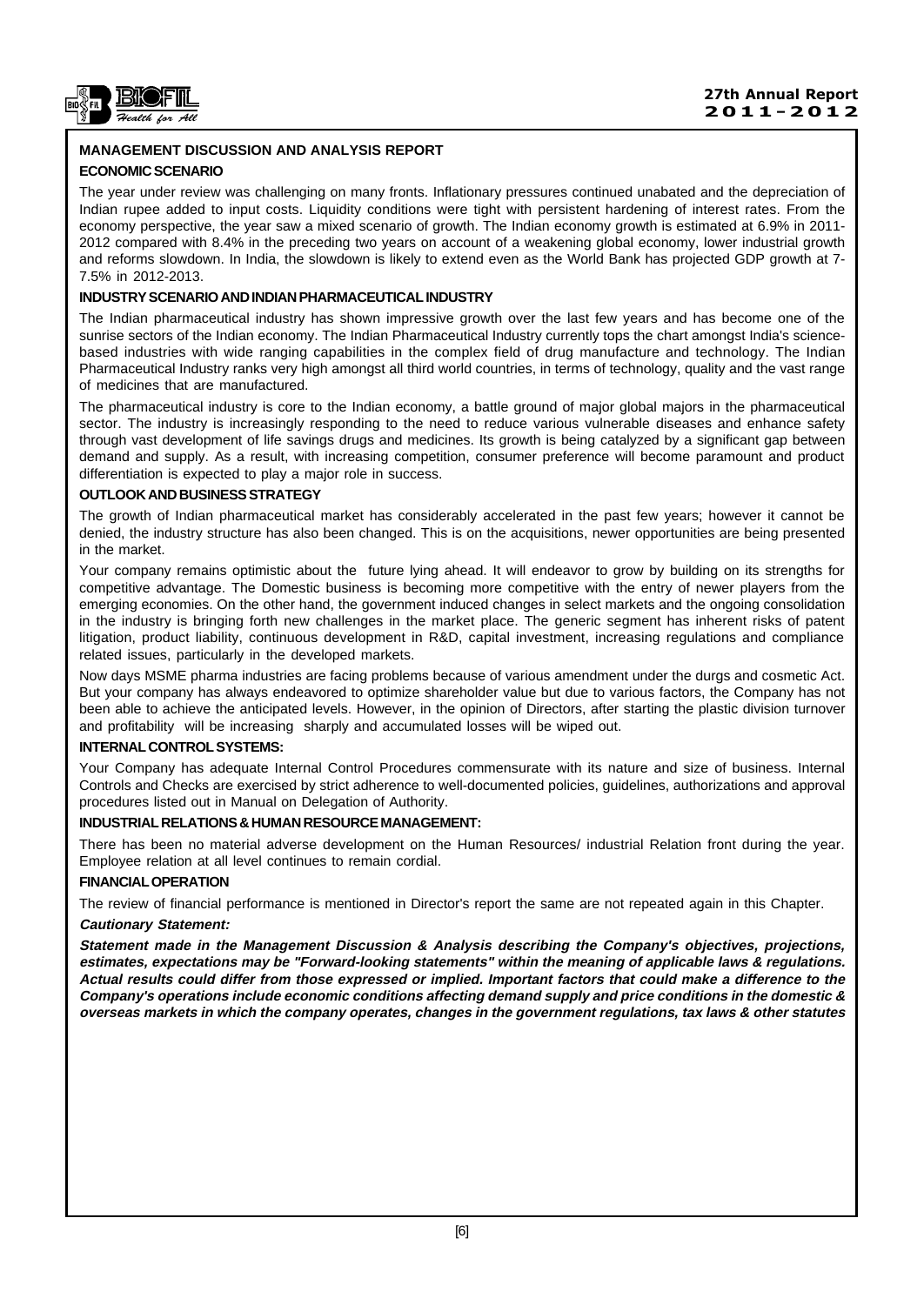

### **REPORT ON CORPORATE GOVERNANCE**

A report of the financial year ended 31st march, 2012 on the compliance by the company with the corporate governance requirement under clause 49 of the Listing agreement, is furnished below:

#### **1. COMPANY'S PHILOSOPHY ON CODE OF GOVERNANCE**

Corporate Governance is the combination of voluntary practices and compliance with laws and regulations leading to effective control and management of the organization. Good corporate governance leads to long term shareholders value and enhances interest of all stakeholders. It brings into focus the fiduciary and trusteeship role of the Board of align and direct the actions of the organization towards creating wealth and shareholder value.

The company's essential character is shaped by the value of transparency, customer satisfaction, integrity, professionalism and accountability. The Company continuously endeavors to improve on these aspects. The Board views corporate governance in its widest sense. The main objective is to create and adhere to corporate culture of integrity and consciousness, transparency and openness. Corporate governance is a journey for constantly improving sustainable value creation and is an upward moving target. The Company's philosophy on corporate governance is guided by the company's philosophy of knowledge, action and care.

#### **A. BOARD OF DIRECTORS**

**(i)** The Company's policy is to maintain an optimum combination of Executive and non Executive Independent directors. The Composition of your Company's Board, which comprises of five directors, is given in the table below and is in conformity with clause 49 of the listing agreement and with stock exchange.

As will be seen from the following table , none of the directors hold directorship in more than 15 public limited company , nor is any of them a member of more than ten committees of the prescribed nature or holds chairmanship of more than five such committee across all public limited companies in which they are directors. The Board does not have any nominee director representing any institution.

| <b>Name of Directors</b> | Category   | No. of                                            |            | <b>Other Directorship</b> | Othetr Committee Position |               | Whether                                       |
|--------------------------|------------|---------------------------------------------------|------------|---------------------------|---------------------------|---------------|-----------------------------------------------|
|                          |            | <b>Board</b><br><b>Meeting</b><br><b>Attended</b> | Chairman   | <b>Member</b>             | Chairman                  | <b>Member</b> | lattended last l<br>AGM held on<br>29.09.2011 |
| Shri Mr. Ramesh Shah     | MD.        | 6                                                 | <b>NIL</b> | <b>NIL</b>                | <b>NIL</b>                | <b>NIL</b>    | Yes                                           |
| Mrs. Shaila Jain         | ID         | 4                                                 | <b>NIL</b> | <b>NIL</b>                | <b>NIL</b>                | 3             | No.                                           |
| Mr. Navneet Bagree       | ID         | 4                                                 | <b>NIL</b> | 2                         | <b>NIL</b>                | 3             | No.                                           |
| Mr. Romil Shah           | <b>NED</b> | 6                                                 | <b>NIL</b> | <b>NIL</b>                | <b>NIL</b>                | <b>NIL</b>    | Yes                                           |
| Mr.Ramesh Chimanlal Shah | ID         | 4                                                 | <b>NIL</b> | <b>NIL</b>                | 3                         | 3             | No                                            |

MD = Managing Director, ID = Independent Director, NED = Non executive Director

**Note :** This includes directorship in public limited companies and subsidiary of public limited companies and excludes directorship in private Limited companies, overseas companies, companies under section 25 of the Companies Act, 1956 and alternate directorship.

During the year 2011-12 the Board met 6 (six) times on the following dates, namely:

| 30/05/201 | 0/08/201 | 10/10/201 | /201<br>. | 30/01/2012 | 13/02/2012 |
|-----------|----------|-----------|-----------|------------|------------|
|           |          |           |           |            |            |

#### **ii) Inter-se relationship among directors**

Mr. Romil Shah is Brother's son of Shri Ramesh Shah.

#### **iii) Role of Independent Director**

Independent Directors play a key role in the decision making process of the Board and in shaping various strategic initiatives of the Company. The Independent directors are committed to act in what they believe to be in the best interest of the Company and its stakeholders. The independent Directors are professionals, with expertise and experience in general corporate management, public policy, finance, financial services and other allied fields. The Company benefits immensely from their inputs in achieving its strategic direction.

#### **iv) Shareholding of Non-executive Director**

The Number of equity shares held by Non-Executive Directors as on 31.03.2012 were as under:

| Name of the Director      | No. of Shares |
|---------------------------|---------------|
| Mrs. Shaila Jain          | Nil           |
| Mr. Navneet Bagree        | Nil           |
| Mr. Ramesh Chimanlal Shah | Nil           |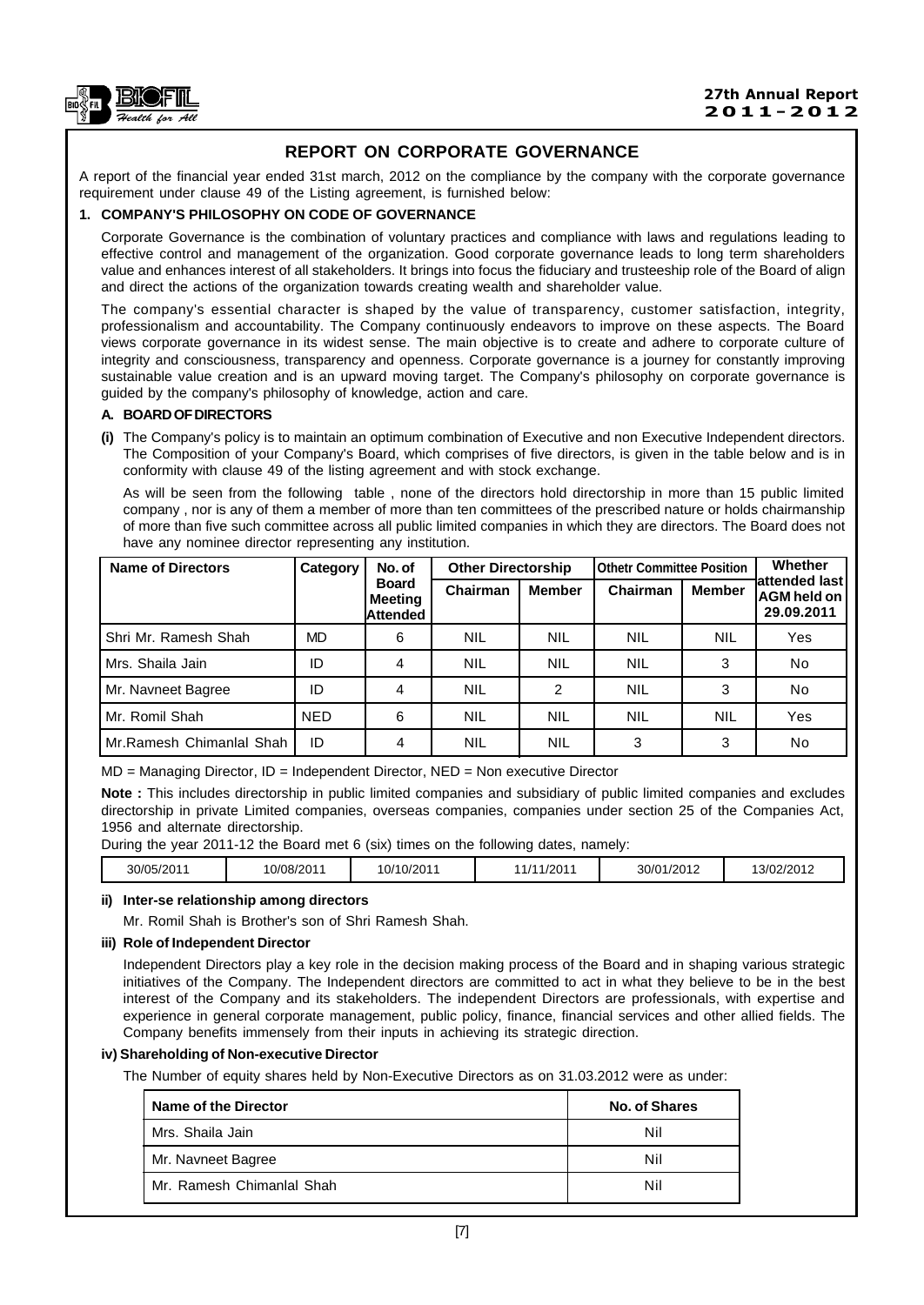

#### **v) Details of the Directors seeking re-appointment at the forthcoming Annual General Meeting as per Clause 49(1) (A) of the Listing Agreement.**

| Name                                  | Mr. Navneet Bagree                                               |
|---------------------------------------|------------------------------------------------------------------|
| Date of Birth                         | 30/05/1977                                                       |
| Date of Appointment                   | 31/01/2003                                                       |
| Qualification                         | B.Com.                                                           |
| Expertise in specific functional area | Sales and Marketing activities                                   |
| Directorship held in other Companies  | Bagree Fincom Private Limited                                    |
|                                       | Bagree Alloys Limited                                            |
|                                       | Mittal Appliances Limited                                        |
|                                       | Kanishka N.K. Holdings Private Limited                           |
| Number of shares held in the Company  | <b>NIL</b>                                                       |
| Relationship                          | There is no relationship with any other director of the Company. |

#### **Board Procedure**

A detailed agenda folder is sent to each Director in advance of Board and Committee meetings. To enable the Board to discharge its responsibilities effectively, the Managing Director briefs the Board at every meeting on the overall Company performance and compliance of the company wherever applicable.

#### **B. COMMITTEES OF THE BOARD**

#### **(I) Audit Committee (Mandatory Committee)**

The Company has constituted a qualified and independent Audit committee under section 292A of the Companies Act, 1956 read with clause 49 of the listing agreement. All the members of the committee, including committee chairman are independent director. All the members of the committee are financial literate.

#### **(i) Meeting and Composition**

The Composition of Audit Committee as on 31.03.2012 and attendance record of the members at the meetings held during the year was as under:

| <b>Name of the Member</b> | Category                                                                                       |                  |        | StatusNo. of Meetings Attended |  |
|---------------------------|------------------------------------------------------------------------------------------------|------------------|--------|--------------------------------|--|
|                           |                                                                                                |                  |        | Held during tenure Attended    |  |
| Mr. Ramesh Chimanlal Shah | Non executive Independent Director                                                             | <b>IChairman</b> |        |                                |  |
| Mrs. Shaila Jain          | Non executive Independent Director                                                             | Member           |        |                                |  |
| Mr. Navneet Bagree        | Non executive Independent Director                                                             |                  | Member |                                |  |
|                           | During the year the committee met on four occasions during the year on following dates namely: |                  |        |                                |  |
| 30/05/2011                | 10/08/2011<br>11/11/2011                                                                       |                  |        | 13/02/2012                     |  |

As mandated by clause 49 of the Listing agreement

- 1. The representative of statutory auditor of the company are also invited in the audit committee meetings.
- 2. The gap between two audit committee meetings was not more than four months.

#### **Terms of reference of the Audit Committee**

The terms of reference of Audit Committee are as under:

- Overseeing the Company's financial reporting process and disclosure of financial information to ensure that the financial statement is correct, sufficient and credible.
- Recommending the appointment and removal of external auditor, fixation of audit fee and approval of payment of any other services:
- Reviewing with management, the annual financial statement before submission to the Board for approval, with particular reference to:
	- a. Matters required to be included in the Directors responsibility statement to be included in the boards report as per Section 217(2AA) of the Companies Act, 1956.
	- b. Changes in the Accounting policies and practices and the reasons for the same, major accounting entries and significant adjustments made in the financial statements arising out of audit findings.
	- c. Compliance with listing and other legal requirements relating to financial statements.
	- d. Disclosure of any related party transactions.
	- e. Qualifications in the draft audit report if any.
- Discussing with external auditors before the audit commences on the nature and scope of audit, as well as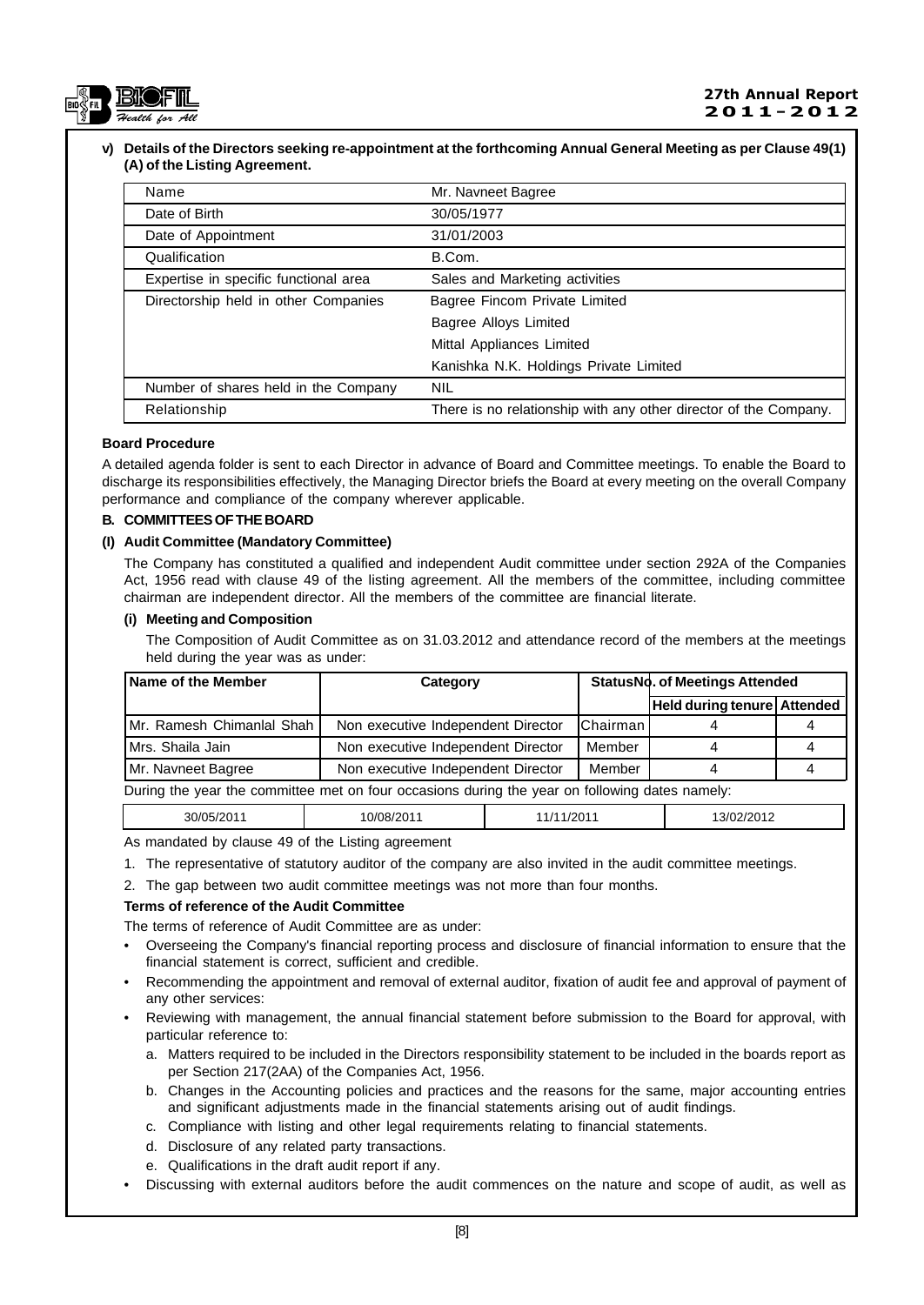

having post-audit discussion to ascertain any area of concern,

- Reviewing the management discussion and analysis of the financial conditions and results of operations.
- Reviewing with the management and the statutory auditors anticipated changes in the Accounting Standards.
- Reviewing the Company's financial and risk management policies;
- Undertake such other functions as may be entrusted to it by the Board from time to time.

#### **(II) Shareholder / Investors Grievance Committee**

Pursuant to clause 49 of the listing agreement, the Company has constituted a Board Committee designated as shareholder's/investor's Grievance Committee under the Chairmanship of Non Executive independent director to specifically look in the redressal of shareholder's/investor's complaints like transfer of shares, non receipt of balance sheet, and other ancillary matters. Mr. Ramesh Shah is the compliance Officer of the company.

#### **(i) Meeting and Composition**

Health for All

The Composition of Committee as on 31.03.2012 and attendance record of the members at the meetings held during the year was as under:

| Name of the Member         | Category                           | Status No. of Meetings Attended |                             |  |
|----------------------------|------------------------------------|---------------------------------|-----------------------------|--|
|                            |                                    |                                 | Held during tenure Attended |  |
| IMr. Ramesh Chimanlal Shah | Non executive Independent Director | <b>IChairman</b>                |                             |  |
| IMrs. Shaila Jain          | Non executive Independent Director | Member                          |                             |  |
| Mr. Navneet Bagree         | Non executive Independent Director | Member                          |                             |  |

met one time during the year under review.

(ii) During the year under review 4 (Four) complaints were received from shareholders and the same were resolved to the satisfaction of the shareholder and there were no complaints pending unresolved as at the end of the year.

(iii)Share transfer in physical form are registered by the Registrar and returned to respective Transferee / person within a period ranging from one to two weeks provided the documents lodged with Registrar /Company are clear in all respects.

(III) Remuneration Committee (Non mandatory Committee)

The Company has constituted a remuneration committee under Schedule XIII to the Companies Act, 1956 read with clause 49 of the listing agreement. All the members of the committee are Non Executive independent directors.

#### **a) Terms of reference**

The terms of reference of remuneration committee is to deal with, decide and recommended to the Board of the Directors on all matters relating to appointment and remuneration to managing director and whole time director.

#### **b) Meeting and Composition**

The composition of committee as on 31.3.2012 and attendance record of the members at the meeting held during the year are as under:

| <b>Name of the Member</b> | Category                           |                  | StatusNo. of Meetings Attended |  |
|---------------------------|------------------------------------|------------------|--------------------------------|--|
|                           |                                    |                  | Held during tenure Attended    |  |
| Mr. Ramesh Chimanlal Shah | Non executive Independent Director | <b>IChairman</b> |                                |  |
| IMrs. Shaila Jain         | Non executive Independent Director | Member           |                                |  |
| Mr. Navneet Bagree        | Non executive Independent Director | Member           |                                |  |

- c) Remuneration of directors
	- No Remuneration paid to any director during the year 2011-2012
	- No sitting Fees was paid to any Director of the Company during the financial year
	- The company does not have any service contract with any of its directors.
	- The company has not granted any stock option to any of its director/employees.
	- During the year the committee met on one occasions during the year.
	- Composition of the committee and attendance of the members are as follows:

#### **MANAGEMENT**

#### **A. The Management discussion and analysis report**

The Annual Report has a detailed chapter on Management Discussion and Analysis.

#### **B. Disclosure by Management to the Board**

All details relating to the financial and commercial transactions where directors may have a potential interest are provided to the Board, and the interested Directors neither participate in the discussion, nor do they vote on such matters.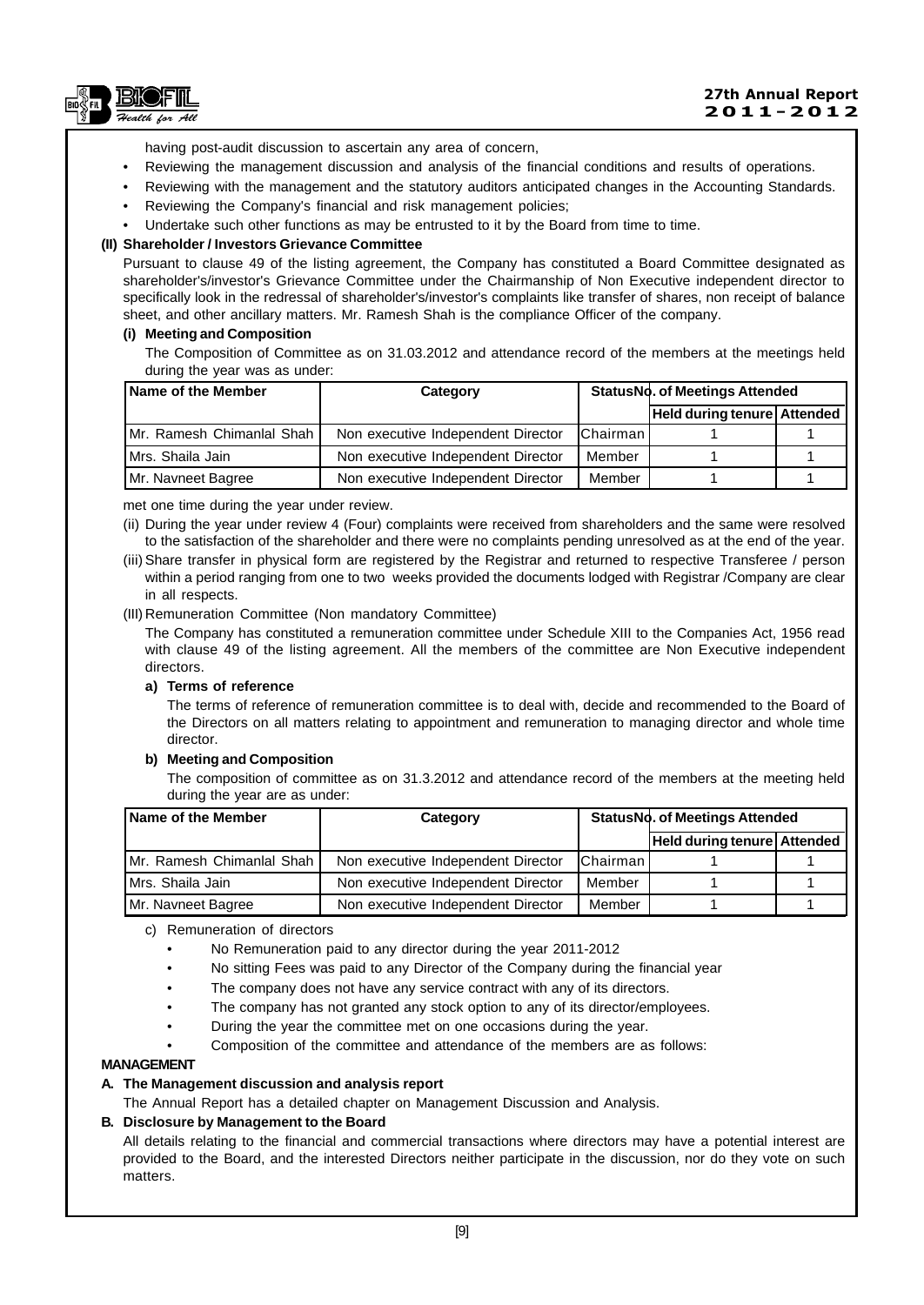

#### **Compliance with Mandatory / Non Mandatory requirements.**

- The Company has complied with all the applicable mandatory requirement of clause 49 of the listing agreement.
- The Company has also adopted the non mandatory requirement as specified in Annexure 1D to clause 49 of the listing agreement regarding constitution of remuneration committee, the details of which already been provided in this report and audit qualification. There is no audit qualification in the financial statement.

#### **DISCLOSURES**

Health for All

- A. There were no material transactions of the Company with its promoters, directors, and management on their relatives that may have conflict with the interest of the Company at large.
- B. The particulars of transactions between the Company and its related parties in accordance with the accounting standard 18 are set out in Annual report. These transactions are in the ordinary course of business and are not likely to have any conflict with the interest of the Company.
- C. The financial statements have been prepared in compliance with the requirements of the Companies Act, 1956, and in conformity, in all respects, with the generally accepted accounting principles and standards in India. The estimates/ judgments made in preparation of these financial statements are consistent, reasonable and on prudent basis so as to reflect true and fair view of the state of affairs and results/operations of the Company.
- D. The Company has well defined management policies to manage the risk inherent in the various aspects of business. The Board is regularly informed about the business risks and the steps taken to mitigate the same.
- E. There has been no non-compliance by the company or penalty or strictures imposed on the company by the stock exchange or SEBI or any statutory authority, on any matter related to capital markets during last three years.
- F. During the year under review Company has not issued any type of securities. No GDR/ADR issued by the Company.
- G. The company has established a mechanism for employees to report to the management concerns about unethical behavior, actual or suspected fraud or violation of the company's code of conduct or ethics policy.
- H. As per clause 5AII of the listing agreement there is no unclaimed shares in the company.

#### **SHAREHOLDER'S INFORMATION**

#### **MEANS OF COMMUNICATION**

Presently, the quarterly/half yearly financial results are not sent individually to the shareholders. However as required under the listing agreement, the same are published in the Free Press Journal (English) and Chountha Sansar (Hindi).

The Company's website www.biofilgroup.com contains information on the Company and it performance. Presentations to analysts, as and when made, are immediately put on the website for the benefit of the shareholders and the public at large. The secretarial department's mail is biofil@sancharnet.in.

#### **GENERAL BODY MEETINGS**

| <b>Financial Year.</b>                   | Date       | Time      | Venue                                                                                     |
|------------------------------------------|------------|-----------|-------------------------------------------------------------------------------------------|
| 26th Annual General Meeting<br>2010-2011 | 29.09.2011 | 2.00 P.M. | Registered Office of Company at<br>11/12, Sector "E" Sanwer Road,<br>Indore 452015 (M.P.) |
| 25th Annual General Meeting<br>2009-2010 | 28.09.2010 | 2.00 P.M. | Registered Office of Company at<br>11/12, Sector "E" Sanwer Road,<br>Indore 452015 (M.P.) |
| 24th Annual General Meeting<br>2008-2009 | 30.09.2009 | 3.00 P.M. | Registered Office of Company at<br>11/12, Sector "E" Sanwer Road,<br>Indore 452015(M.P.)  |

The last three Annual General Meetings of the Company were held as detailed below:

#### **POSTAL BALLOT & SPECIAL RESOLUTION:**

No resolutions were passed by postal ballot in last three years.

None of the Businesses proposed to be transacted in the ensuing Annual General Meeting require passing of a resolution through Postal Ballot.

Following special resolutions were passed in last three Annual General meeting by way of show of hands:

- Appointment of Mr. Ketan Shah as an Executive in the company under the provision of section 314(1B) of the Companies Act, 1956, in the annual general meeting held on 30.09.2009.
- Special resolution was passed pursuant to the Provisions of section 149(2A) to carry on the business activities as covered under the other Object Clause No. (c) 30 of the Memorandum of Association of the company in the annual general meeting held on 29.09.2011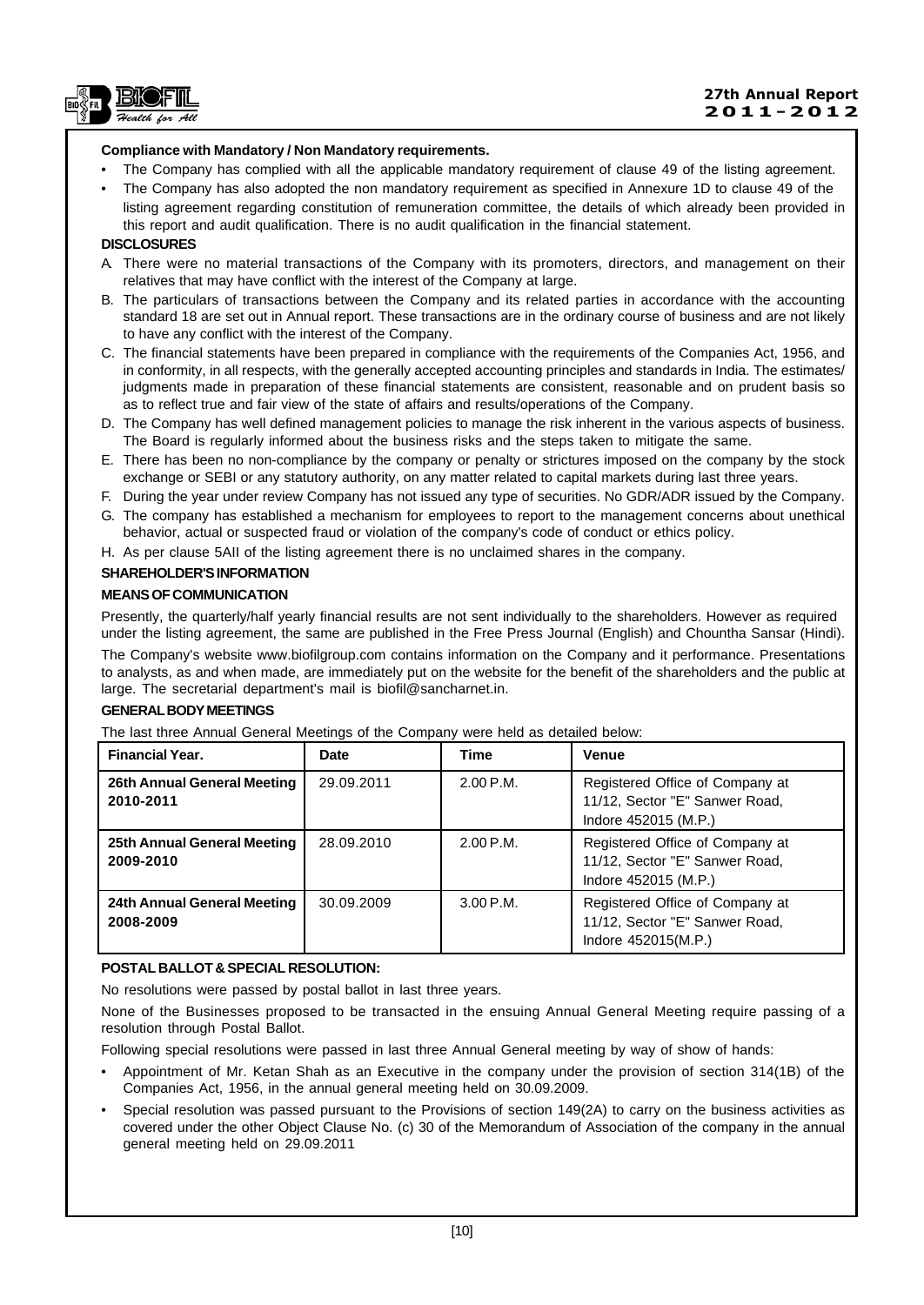

### **GENERAL SHAREHOLDER INFORMATION**

| AGM: Date, Time and Venue                                | Friday 28th Day of September 2012 at 2.00 P.M.                                       |
|----------------------------------------------------------|--------------------------------------------------------------------------------------|
|                                                          | Venue of the meeting: 11/12, Sector E, Sanwer Road,                                  |
|                                                          | Industrial Area, Indore- 452015 (M.P.)                                               |
|                                                          | Last Date for Receipt of Proxy Form 25th                                             |
|                                                          | September2012                                                                        |
| Financial reporting for 2012-13:                         |                                                                                      |
| 1st Quarter ending 30th June, 2012                       | Before 14th Auguest, 2012                                                            |
| 2nd Quarter ending 30th September, 2012                  | Before 14th November, 2012                                                           |
| 3rd Quarter ending 31st December 2012                    | Before 14th February, 2013                                                           |
| 4th Quarter ending 31st March, 2013                      | Before 14th May, 2013                                                                |
| Date of Book Closure                                     | Monday 24th September 2012 to Friday 28th September                                  |
|                                                          | 2012 [Both days inclusive]                                                           |
| Listing on Stock Exchanges                               | 1. The Bombay Stock Exchange, Mumbai                                                 |
|                                                          | 2. The National Stock Exchange, Mumbal                                               |
|                                                          | 3. M.P. Stock Exchange Ltd.<br>(The listing of Shares has been Suspended on National |
|                                                          | Stock Exchange & delisting application rejected by M.P.                              |
|                                                          | Stock Exchange Ltd and matter is under litigation.)                                  |
| Dividend Payment Date                                    | Dividend, if any, declared in the forthcoming Annual                                 |
|                                                          | general Meeting will be paid within 30 days from the date                            |
|                                                          | of declaration.                                                                      |
| Stock Code - Physical                                    | Bombay Stock Exchange 524396                                                         |
|                                                          | National Stock Exchange: BIOFILCHEM                                                  |
| ISIN Number of NSDL & CDSL                               | <b>INE829A01014</b>                                                                  |
| Registrar and Share Transfer Agent                       | Ankit Consultancy Private Limited                                                    |
|                                                          | 60- Pardesipura, Electronic Complex, Indore-452010,                                  |
|                                                          | (M.P. )Ph.: 0731-3198601-602                                                         |
| Share Transfer System                                    | All the transfer received are processed by the Registrar                             |
|                                                          | and share transfer Agent                                                             |
| Share holding Pattern as on 31.03.2011                   | As per Annexure A                                                                    |
| <b>Market Rate</b>                                       | Market Data at BSE in Annexure B                                                     |
| Shareholding pattern of the company as on 31.03.2012     | Please see Annexure 'C'                                                              |
| Outstanding GDRs/ADRs/Warrants or any convertible        | Not issued                                                                           |
| instruments, Conversion date and likely impact on equity |                                                                                      |
| Dematerialization of Shares                              | The Shares of the Company are compulsorily traded in                                 |
|                                                          | dematerialized form under depository system of both the                              |
|                                                          | National Securities Depository Ltd. (NSDL) and the                                   |
|                                                          | Central Depository Services (India) Ltd. (CDSL)                                      |
|                                                          | Company's Electronic Connectivity Registrar is:<br>Ankit Consultancy Private Ltd.    |
|                                                          | Plot No. 60, Pardeshipura, Electronic Complex, Indore-                               |
|                                                          | 452010 (M.P.) Phone: 0731-3198601-602                                                |
|                                                          | Fax: 0731-4065798 Email ID: ankit_4321@yahoo.com                                     |
| Dematerialization of shares and liquidity                | 75.12% of the paid-up capital has been dematerialized                                |
|                                                          | as on 31.03.2012. Further Trading in the Company's                                   |
|                                                          | shares is compulsory in dematerialized form                                          |
| Address for correspondence                               |                                                                                      |
|                                                          | Shareholders correspondence should be addressed to:                                  |
|                                                          | Biofil Chemicals & Pharmaceuticals Ltd.                                              |
|                                                          | 11/12 Sector "E"Sanwer Road, Indore-452015 (M.P.)                                    |
| <b>Plant Locations</b>                                   | The Company's plant are located at :- (1) Plot No. 8                                 |
|                                                          | Sector 4 Kheda Industrial Estate Pithampur Dist. Dhar                                |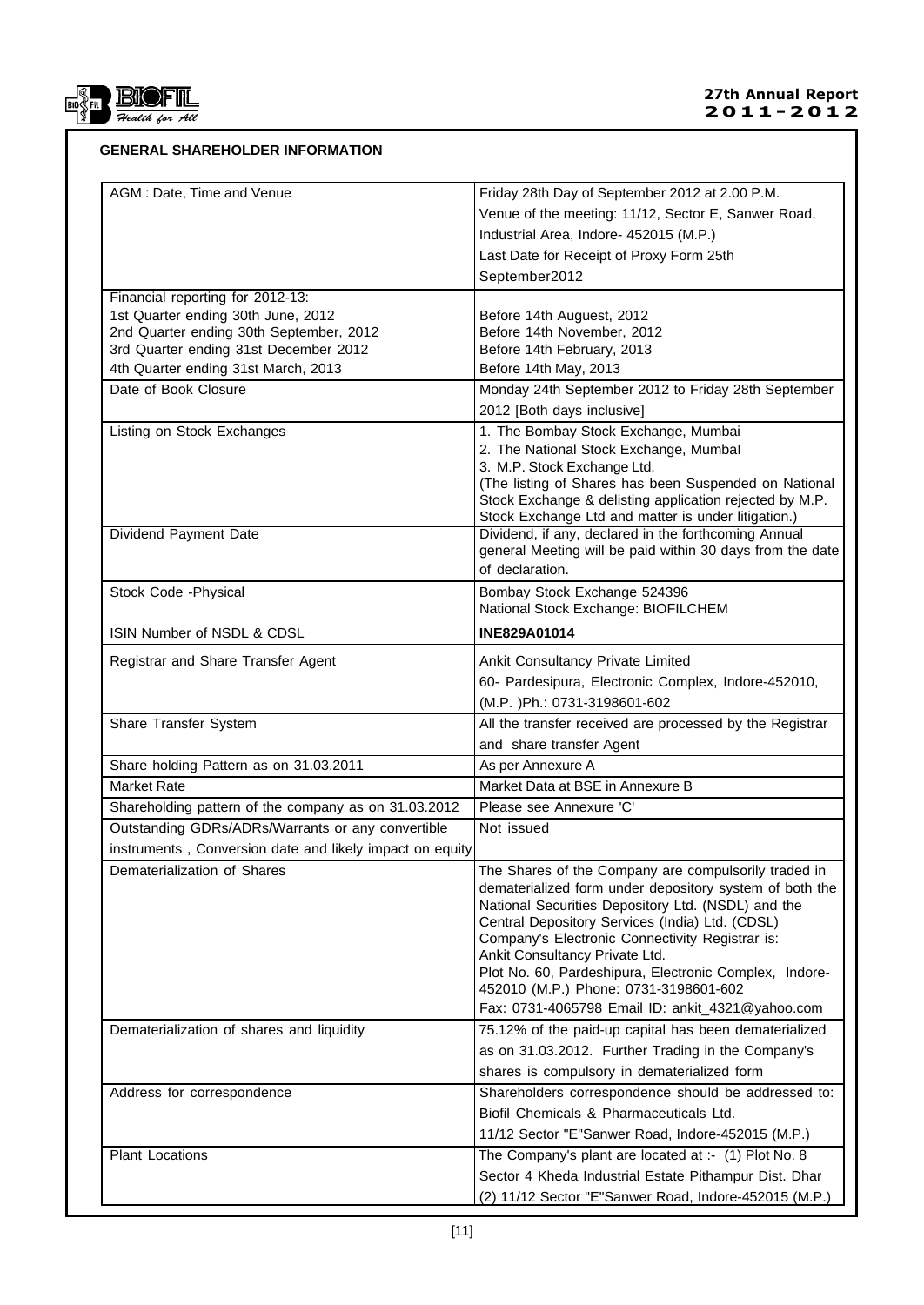

|              |           | nominal value            | Share or Debenture holding of |                                      |                                                 |               | <b>Shares / Debenture holders</b>                               |                   |                          |            |                          | <b>Shares / Debenture Amount</b>  |              |
|--------------|-----------|--------------------------|-------------------------------|--------------------------------------|-------------------------------------------------|---------------|-----------------------------------------------------------------|-------------------|--------------------------|------------|--------------------------|-----------------------------------|--------------|
|              |           | Rs.                      |                               |                                      |                                                 | <b>Number</b> | % of Total                                                      |                   | Rs.<br>% of Total Amount |            |                          |                                   |              |
| Upto-5000    |           |                          |                               | 3962                                 |                                                 | 73.90         |                                                                 | 9289400           |                          |            | 5.71                     |                                   |              |
|              |           | 5001-10000               |                               |                                      |                                                 | 720           |                                                                 | 13.43             |                          | 6483110    |                          |                                   | 3.98         |
|              |           | 10001-20000              |                               |                                      |                                                 | 314           |                                                                 | 5.86              |                          | 5001880    |                          |                                   | 3.07         |
|              |           | 20001-30000              |                               |                                      |                                                 | 107           |                                                                 | 2.00              |                          | 2787520    |                          |                                   | 1.71         |
|              |           | 30001-40000              |                               |                                      |                                                 | 56            |                                                                 | 1.04              |                          | 2024050    |                          |                                   | 1.24         |
|              |           | 40001-50000              |                               |                                      |                                                 | 67            |                                                                 | 1.25              |                          | 3201370    |                          |                                   | 1.97         |
|              |           | 50001-100000             |                               |                                      |                                                 | 56            |                                                                 | 1.04              |                          | 3997160    |                          |                                   | 2.46         |
|              |           | 100001 and above         |                               |                                      |                                                 | 80            |                                                                 | 1.49              |                          | 129953510  |                          |                                   | 79.85        |
|              |           | <b>Total</b>             |                               |                                      |                                                 | 5362          |                                                                 | 100.00            |                          | 162738000  |                          |                                   | 100          |
|              |           |                          |                               |                                      |                                                 |               | MARKET PRICE DATA (Annexure B): APRIL 2011 TO MARCH 2012 AT BSE |                   |                          |            |                          |                                   |              |
| <b>Month</b> |           | Apr.                     | May                           | June                                 | July                                            | Aug           | <b>Sept</b>                                                     | Oct               | <b>Nov</b>               | <b>Dec</b> | Jan                      | Feb                               | <b>March</b> |
| High         |           | 5.97                     | 5.02                          | 9.79                                 | 10.27                                           | 7.26          | 6.60                                                            | 6.59              | 6.90                     | 8.39       | 6.85                     | 6.84                              | 5.25         |
| Low          |           | 3.62                     | 4.01                          | 4.53                                 | 5.57                                            | 5.18          | 5.41                                                            | 5.51              | 4.81                     | 4.06       | 4.62                     | 4.00                              | 4.00         |
| $\bullet$    |           |                          |                               |                                      |                                                 |               | SHAREHOLDING PATTERN AS AT 31ST MARCH 2012 (Annexure C)         |                   |                          |            |                          |                                   |              |
|              |           |                          | [SHAREHOLDING PATTERN]        |                                      |                                                 |               |                                                                 |                   |                          |            |                          |                                   |              |
|              | Category  |                          |                               |                                      |                                                 |               |                                                                 | No. of Share held |                          |            |                          | <b>Percentage of Shareholding</b> |              |
| А.           |           | <b>Promoters Holding</b> |                               |                                      |                                                 |               |                                                                 |                   |                          |            |                          |                                   |              |
|              |           | 1. Promoters             |                               |                                      |                                                 |               | 7618700                                                         |                   |                          |            |                          |                                   |              |
|              |           |                          | Indian Promoters :            |                                      |                                                 |               |                                                                 |                   |                          | 46.82      |                          |                                   |              |
|              |           |                          | Foreign Promoters:            |                                      |                                                 |               |                                                                 |                   |                          |            |                          |                                   |              |
|              |           |                          | 2. Persons acting in concert  |                                      |                                                 |               |                                                                 |                   |                          |            |                          |                                   |              |
|              |           | <b>Sub Total</b>         |                               |                                      |                                                 |               | 7618700                                                         |                   |                          | 46.82      |                          |                                   |              |
| В.           |           |                          | <b>Non-Promoters Holding</b>  |                                      |                                                 |               | $\qquad \qquad \blacksquare$                                    |                   |                          |            |                          |                                   |              |
|              |           |                          | 1. Institutional Investors    |                                      |                                                 |               | ۰                                                               |                   |                          |            | -                        |                                   |              |
|              |           |                          | 2. Mutual Funds and UTI       |                                      |                                                 |               |                                                                 |                   |                          |            |                          |                                   |              |
|              |           |                          |                               |                                      | 3. Banks, Financial Institutions, Insurance Co. |               |                                                                 |                   |                          |            |                          |                                   |              |
|              |           |                          |                               | [Central / State Govt. Institutions, |                                                 |               | 113900                                                          |                   | 0.70                     |            |                          |                                   |              |
|              |           |                          |                               | Non - Government Institutions]       |                                                 |               |                                                                 |                   |                          |            |                          |                                   |              |
|              | Flls      |                          |                               |                                      |                                                 |               | $\overline{\phantom{0}}$                                        |                   |                          |            | $\overline{\phantom{a}}$ |                                   |              |
| 4.           | Sub-Total |                          |                               |                                      |                                                 |               |                                                                 |                   |                          |            |                          |                                   |              |
| 5.           |           |                          |                               |                                      | <b>Others</b>                                   |               |                                                                 |                   |                          |            |                          |                                   |              |
| 6.           |           |                          |                               |                                      |                                                 |               |                                                                 |                   |                          |            |                          |                                   |              |
|              |           |                          | Private Corporate Bodies      |                                      |                                                 |               |                                                                 | 4139747           |                          |            |                          | 25.44                             |              |
| 7.           |           | Individuals              | Holding up to Rs. 1.00 lacs   |                                      |                                                 |               |                                                                 | 2887414           |                          |            |                          | 17.74                             |              |

 $A\ell\iota$ 

**Note : The Total Number of Shares included 5712500 (Demated 3450000 shares and Physical 2262500 shares) reissued of forfeited shares on 31/03/2011 but pending for corporate action and listing confirmation from stock exchange.**

8. NRIs/OCBs 204205 1.25 9. Clearing Member 1. 2005 **Sub-Total 8655100 53.18 Grand Total 16273800 100.00**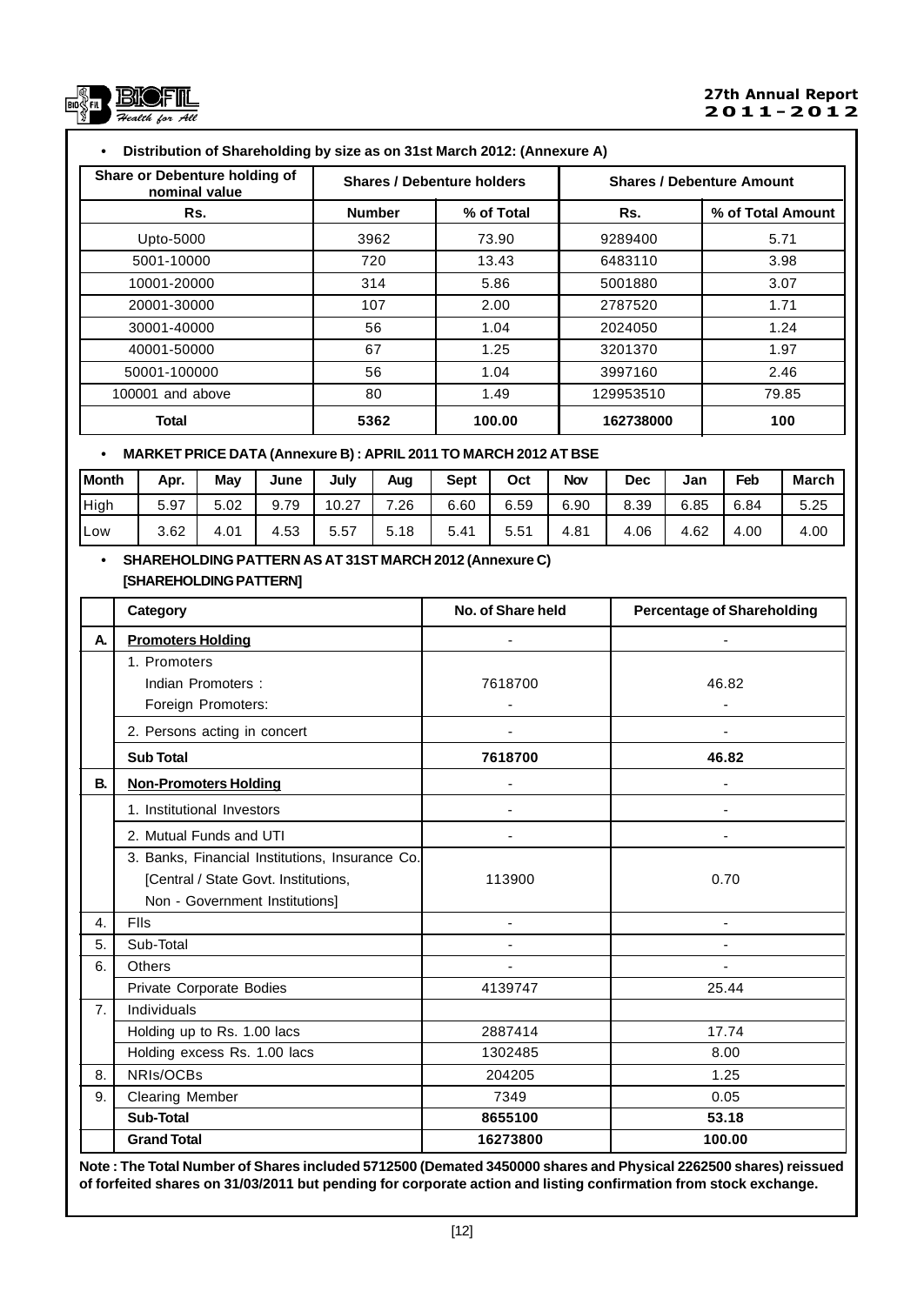

#### **Secretarial Audit for Reconciliation of Capital.**

As stipulated by SEBI a qualified practicing Company Secretary carries out secretarial Audit to reconcile the total admitted capital with NSDL and CDSL and the total issued and listed capital. This audit is carried out every quarter and the report thereon is submitted to the listed stock exchanges. The audit confirms that the total listed and paid-up Capital is in agreement with the aggregate of the total number of shares in dematerialized form (Held with NSDL/CDSL) and total number of shares in physical form.

### **Code of Conduct**

The Company has laid down a code of conduct for all Board members and senior management of the Company. All the Board members and management personnel have affirmed compliance with the Code of Conduct. The Code of conduct is posted on the website of the Company i.e. www.biofilgroup.com

#### **Code for prevention of Insider trading practices.**

In Compliance with the Securities and Exchange Board of India (Prohibition of Insider Trading) Regulations, 1997, as amended till date on prohibition of insider trading, the Company has a comprehensive code of conduct and the same is being strictly adhered to by its management, staff and relevant business associates. The code expressly lays down the guidelines and the procedures to be followed and disclosures to be made, while dealing with shares of the Company and cautioning them on the consequences on non-compliance thereof.

#### **CEO/CFO Certification**

The CEO/CFO certification of the financial statements and the cash flow statement for the year is obtained and was placed before the Board.

#### **Auditors Certificate on corporate governance**

The Company has obtained the certificate from the Auditors of the Company regarding compliance with the provisions relating to corporate governance laid down in clause 49 of the Listing Agreement with the stock exchanges. This report is annexed to the Director's Report for the year 2011-2012. This certificate will be sent to the stock exchanges, along with the annual report to be filed by the Company.

#### **DECLARATION REGARDING COMPLIANCE BY BOARD MEMBERS AND SENIOR MANAGEMENT PERSONNEL WITH THE COMPANY'S CODE OF CONDUCT**

This is to confirm that the Company has adopted a code of conduct for the Board of Directors and Senior Management of the Company. The same is available on website of the Company as www.Biofilgroup.com.

As Managing Director of the Biofil Chemicals & Pharmaceuticals Limited and as required by clause 49 (1) (D) (ii) of the Listing Agreement of the Stock Exchange in India, I hereby declare that all the Board Members and senior Management personnel of the Company have affirmed compliance with the code of Conduct for financial year 2011-2012.

> By Order of the Board. **For Biofil Chemicals & Pharmaceuticals Ltd.** Sd/- (Ramesh Shah) Managing Director

Place : Indore Date : 29/05/2012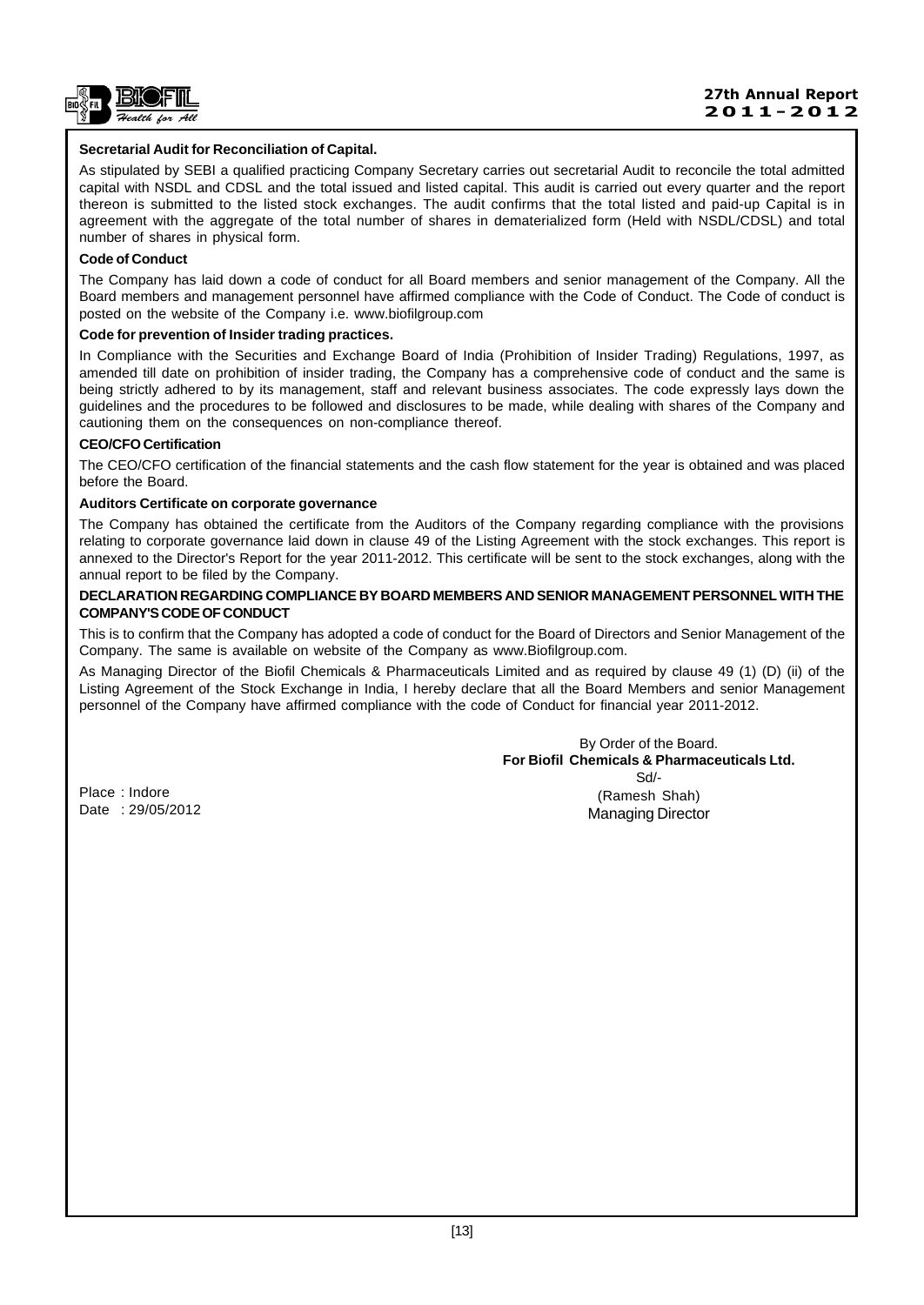

### **CEO CERTIFICATE**

I hereby certify to the Board of Directors of **BIOFIL CHEMICALS & PHARMACEUTICALS LIMITED** that:

- a. I have reviewed financial statements and the cash flow statement for the year ended on 31/03/2012 and that to the best of my knowledge and belief.
	- (i) These statements do not contain any materially untrue statement or omit any material fact or contain statement that might be misleading.
	- (ii) These statements together present a true and fair view of the Company's affairs and are in compliance with existing accounting standards, applicable laws and regulations.
- b. There are, to the best of my knowledge and belief, no transactions entered into by the Company during the year which are fraudulent, illegal or violative of the Company's code of conduct.
- c. I accept responsibility for establishing and maintaining internal controls for financial reporting and that I have evaluated the effectiveness of the internal control systems of the company pertaining to financial reporting and I have disclosed to the auditors and the Audit Committee, deficiencies in the design or operation of such internal controls, if any, of which I am aware and the steps I have taken or propose to take to rectify these deficiencies.
- d. I have indicated to the auditors:
	- i. Significant changes in internal control over financial reporting during the year;
	- ii. Significant changes in accounting policies during the year and that the same have been disclosed in the notes to the financial statements; and
	- iii. Instances of significant fraud of which I have become aware and the involvement therein, if any, of the management or an employee having a significant role in the company's internal control system over financial reporting.

Date : 29/05/2012

#### Place : Indore For **Biofil Chemicals & Pharmaceuticals Ltd.**

Sd/- Ramesh Shah Managing Director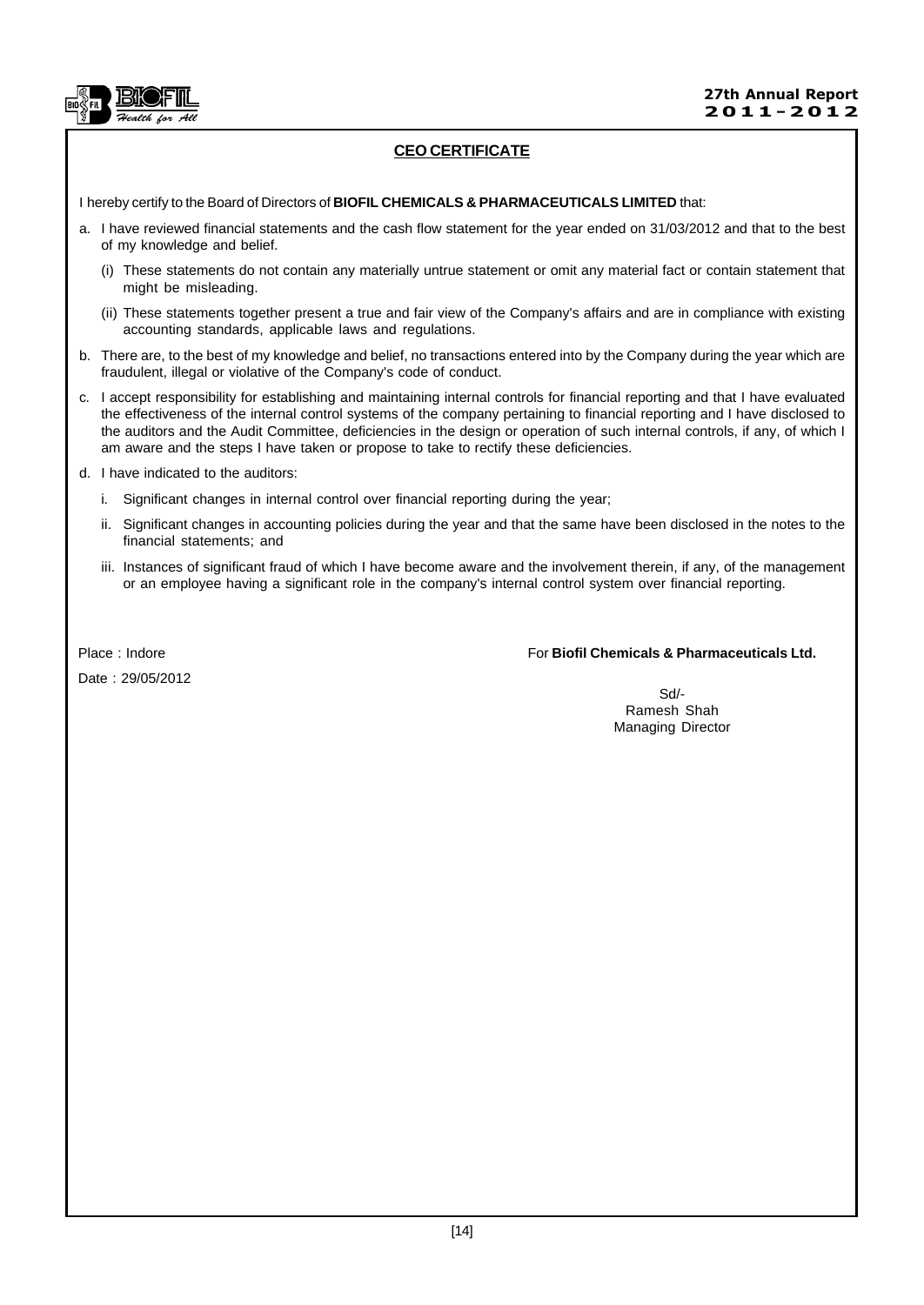

#### **AUDITOR'S CERTIFICATE ON CORPORATE GOVERNANCE**

To The Members of BIOFIL CHEMICALS & PHARMACEUTICALS LTD.

We have examined to the compliance of conditions of Corporate Governance by BIOFIL CHEMICALS & PHARMACEUTICALS LIMITED, for the year ended 31st March, 2012, as stipulated in the clause 49 of the Listing agreement entered into by the company with the Stock Exchange.

The compliance of conditions of Corporate Governance is the responsibility of the Company's management. Our examination was limited to a review of the procedures and implementation thereof, adopted by the Company for ensuring the compliance with the conditions of Corporate Governance. It is neither an audit nor an expression of opinion on the financial statements of the Company.

In our opinion and to the best of our information and according to the explanations given to us, and the representations made by Directors and the Management, we certify that the Company has complied with the conditions of Corporate Governance as stipulated in clause 49 of the above mentioned Listing agreement.

We state that in respect of investor grievances received during the year ended 31st March, 2012, the Registrars of the Company have certified that as at 31st March, 2012, there were no investor grievances remaining unattended/pending for more than 30 days.

We further state that such compliance is neither an assurance as to the future viability of the Company nor to the efficiency or effectiveness with which the management has conducted the affairs of the Company.

> **For S.N.Gadiya & Co.** Chartered Accountants Registration No. (002052C) Sd/-<br>(S.N.Gadiya) M.No. 071229

Place : Indore **(S.N.Gadiya)** Date :  $29.05.2012$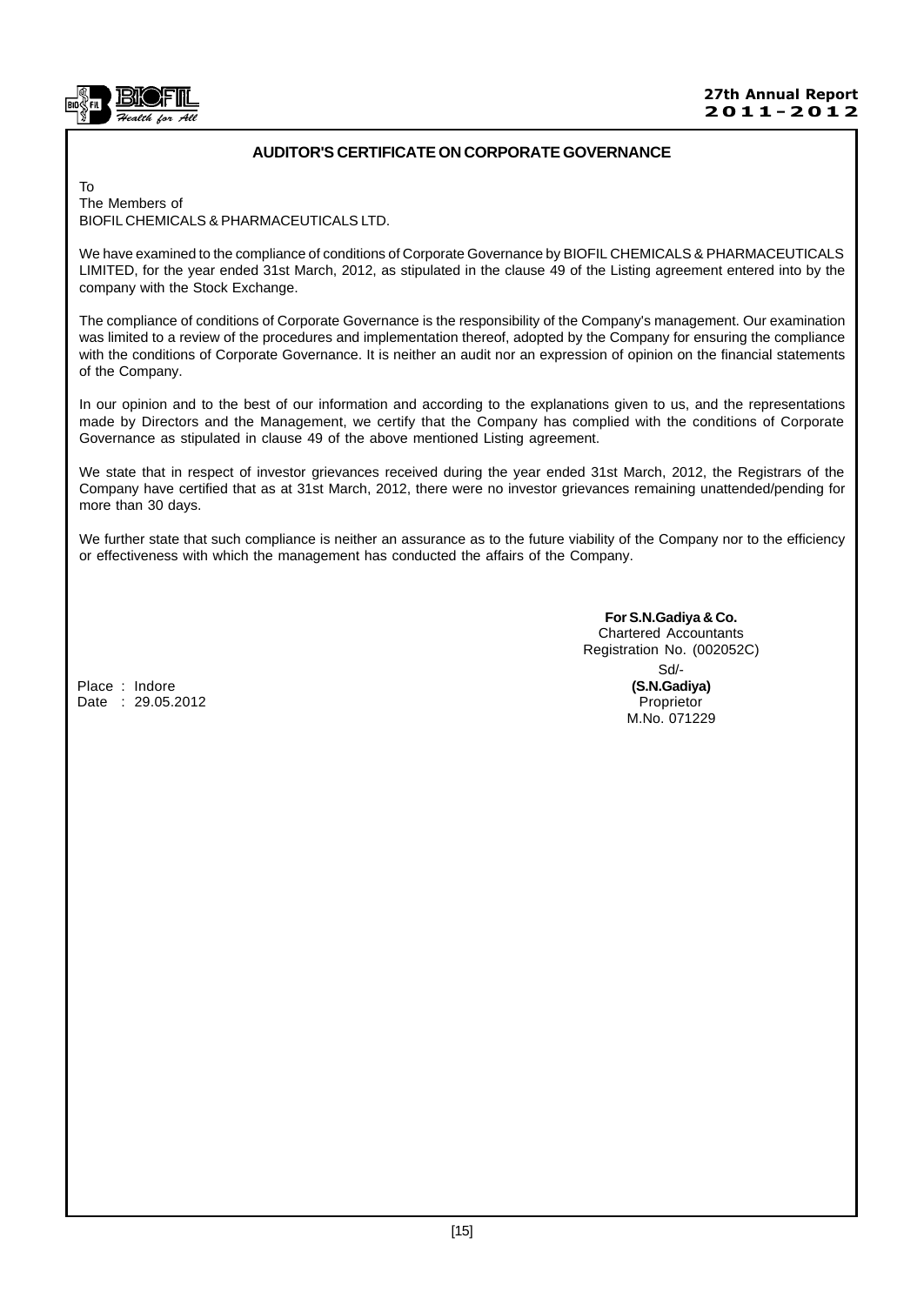

### **REPORT OF THE AUDITORS**

#### **TO THE SHAREHOLDERS OF M/S. BIOFIL CHEMICALS & PHARMACEUTICALS LTD.**

We have audited the attached Balance Sheet of M/s. BIOFIL CHEMICALS & PHARMACEUTICALS LTD., as at 31st March, 2012, and the annexed Profit & Loss Account for the year ended on that date. These Financial Statements are the responsibility of the Company's management. Our responsibility is to express an opinion on these financial statements based on our audit.

We conducted our audit in accordance with auditing standards generally accepted in India. Those standards require that we plan and perform the audit to obtain reasonable assurance about whether the financial statements are free of material misstatements. An audit also includes examination on test basis, evidence supporting and amounts and disclosures in the financial statements. An audit also includes assessing the accounting principles used and significant estimates made by management, as well as evaluating the overall financial statements presentation, We believe that our audit provides a reasonable basis for our opinion.

As required by the Companies (Auditor's Report) order, 2003 issued by the company law board in terms of section 227 (4A) of the Companies Act, 1956. We enclose in the Annexure a statement on the matters specified in paragraphs 4 & 5 of the said order.

Further to our comment in the Annexure referred to above we report that:

- a) We have obtained all the information and explanations, which to the best of our knowledge and belief were necessary for the purpose of our audit.
- b) In our opinion proper books of accounts as required by the law have been kept by the management so far as appears from our examination of those.
- c) The Company's Balance Sheet and Profit and Loss Accounts dealt with by this Report are in agreement with the books of account.
- d) In our opinion, the Balance Sheet and Profit & Loss Account dealt with by this Report comply with the Accounting Standards referred in section 211(3C) of the Companies Act, 1956 so far as applicable.
- e) On the basis of written representation received from the directors of the Company as at 31st March 2012, and taken on record by the Board of Directors of the Company, no Director is disqualified from being appointed as Director of the Company, under section 274(1)(g) of the Companies Act, 1956.
- f) In our opinion and to the best of our information and according to the explanations given to us, the said accounts read with the notes thereon give the information required by the Companies Act, 1956 in the manner so required and give a true and fair view in the conformity with the accounting principles generally accepted in India:
	- i) In the case of Balance Sheet of Company, of the state of affairs of the Company as at 31st March 2012.
	- ii) In the case of Profit & Loss & Account, of the Loss for the year ended 31st March 2012.
	- iii) In the case of the Cash Flow Statement, of the cash flow for the year ended on that date.

**For S.N.Gadiya & Co.** Chartered Accountants Registration No. (002052C) Sd/-<br>(S.N.Gadiya) Place : Indore **(S.N.Gadiya)** M.No. 071229

Date : 29.05.2012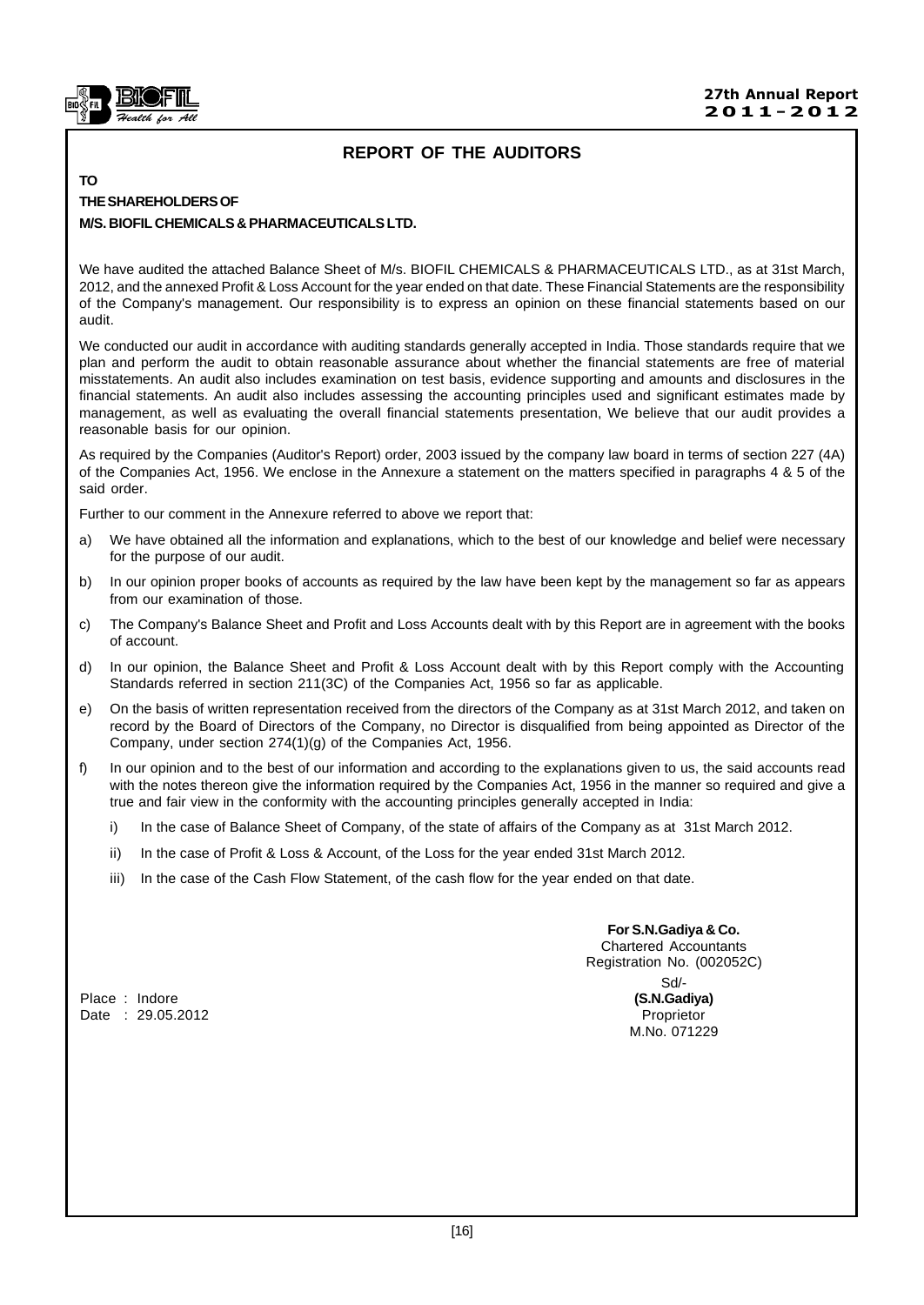#### **ANNEXURES TO THE AUDITOR'S REPORT**

(Referred to of our report of even date)

- (1) (a) The Company has maintained proper records showing full particulars, including quantitative details and situation of fixed asset.
	- (b) According to the information and explanations given to us, the fixed assets have been physically verified by the management during the year and no material discrepancies were noticed on such verification.
	- (c) The Company has not disposed off the substantial part of fixed assets during the year.
- (2) (a) As explained to us, the inventories were physically verified during the year by the management at reasonable intervals.
	- (b) The procedure of physical verification of stock followed by the management are reasonable and adequate in relation to the size of the company.
	- (c) The company has maintained proper records of inventory. We are informed that discrepancies noticed on such verification as compared to the book record were not material and have been properly dealt with in the books of accounts.
- (3) According to the information and explanation given to us, The company has granted/ taken any loans, secured or unsecured to / from companies, firms or other parties covered in the register maintained under section 301 of the Act.
- (4) In our opinion and according to the information and explanation given to us, there is adequate internal control procedure commensurate with the size of the company and the nature of its business, for the purchase and sales of materials and fixed assets and for the sale of shares.
- (5) In our opinion and according to the explanation given to us, the transaction of purchase of goods and materials and services made in pursuance of contracts of arrangements entered in the register maintained under section 301 of the Companies Act, 1956 and aggregating during the year to Rs. 50000/- or more in respect of each party have been made at prices which in our opinion are reasonable having regard to prevailing market prices for such goods, materials and services.
- (6) In our opinion and according to the information and explanation given to us, the company has not accepted deposits from the public according to the provisions of sections 58A and 58AA of the Act and the rules framed there under.
- (7) The company has an internal audit system commensurate with its size and nature of its business.
- (8) The cost accounting records pursuant to Companies (Cost accounting records) Rule 2011 prescribed by Central Government under section 209 (1) (d) of the Companies Act, 1956 are maintained by the company and are opinion that prima facie the prescribed accounts and records have been maintained. We have not, however made a detailed examination of such accounts and records.
- (9) According to the information and explanation given to us, the company is regular in depositing sales tax, entry tax, provident fund and employees state insurance, and other statutory with appropriate authorities during the year.
- (10) The Company has accumulated losses which exceeds its net worth at the year end of financial year and it has incurred cash/ losses in the financial year under report and the immediately preceding financial year.
- (11) A according to information and explanation given to us, the Company has not issued any Debenture during the year.
- (12) The Company has not granted loans and advances on the basis of security by way of pledge of shares, debentures and other securities.
- (13) The Company is not a Chit Fund/ Nidhi/ Mutual Benefit Fund/ Society. Therefore the provisions of clause 4(xiii) of the Companies (Auditor's Report) Order 2003 are not applicable to the Company.
- (14) The Company is not dealing or trading in shares, securities debentures and other investments. Accordingly, the provisions of clause 4(xiv) of the Companies (Auditor's Report) Order , 2003 are not applicable to the Company.
- (15) According to the information and explanation given to us, the Company has not given any guarantee for loans taken by others from bank or financial institutions.
- (16) On the basis of review of utilization of funds pertaining to term loans on overall basis and related information as made available to us, the term loan taken by the Company have been utilized for the purposes for which they are obtained.
- (17) According to the information and explanation given to us, on an overall basis, the Company has not raised the funds on short-term basis, which have been used for long term investment and vice versa.
- (18) The company has not made any preferential allotment of shares to parties and companies covered in the Register maintained under section 301 of the Act.
- (19) According to the information and explanation given to us, the Company has not created securities for the debentures issued.
- (20) During the year, the Company has not raised money by public issue hence the question of disclosure and verification of end use of such monies does not arise.
- (21) To the best of our knowledge and belief and according to information and explanation given to us, no fraud on or by the company has been noticed or reported during the year.

Place : Indore Date : 29.05.2012

Health for All

Chartered Accountants Registration No. (002052C) Sd/- **(S.N.Gadiya)** Proprietor M.No. 071229

**For S.N.Gadiya & Co.**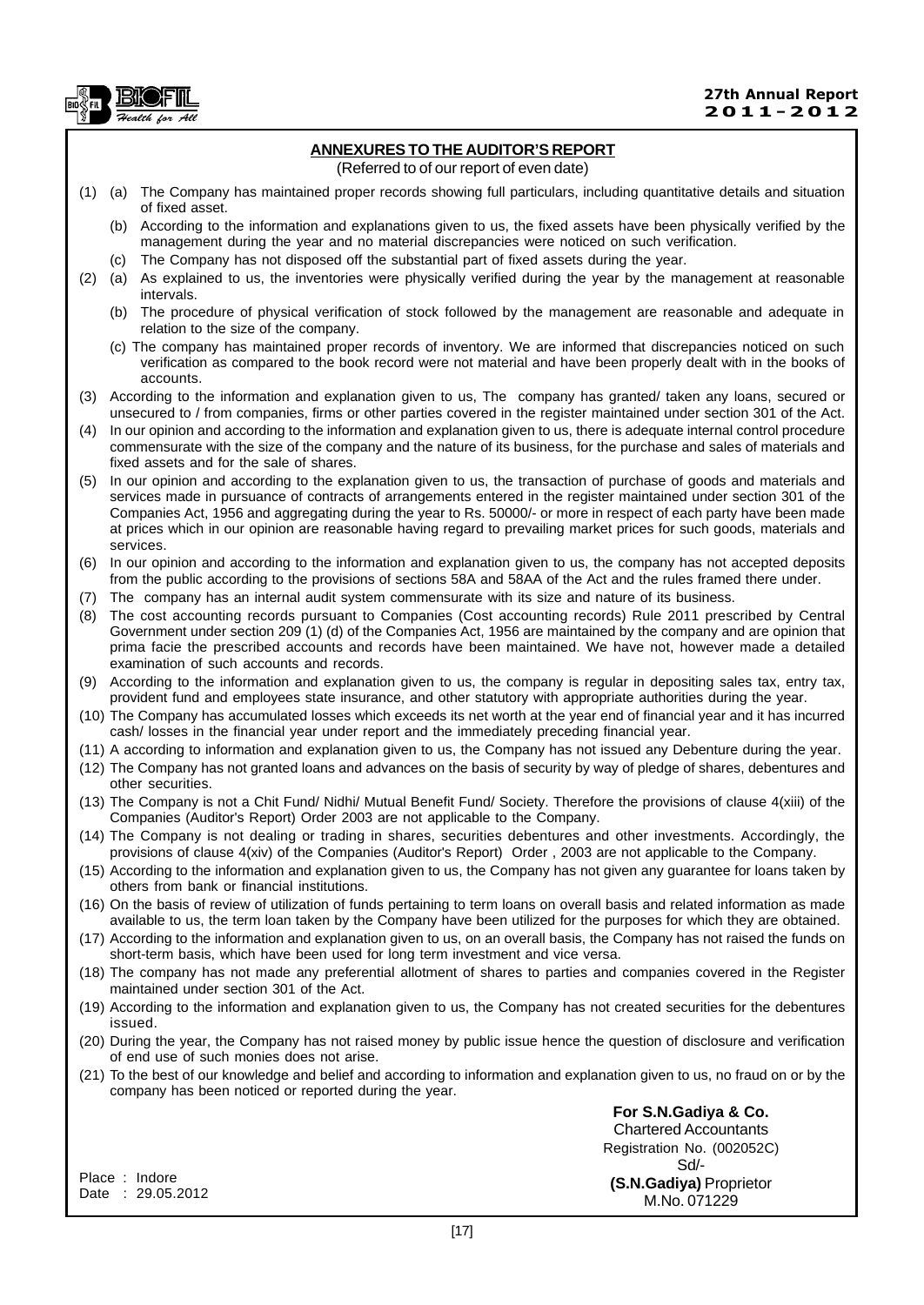



| Ŀ  | <b>EQUITY AND LIABILITES</b>                               |    |                |              |
|----|------------------------------------------------------------|----|----------------|--------------|
|    | <b>Shareholders Fund:</b>                                  |    |                |              |
|    | <b>Share Capital</b>                                       | 01 | 162,738,000    | 162,738,000  |
|    | Reserves & Surplus                                         | 02 | (94, 375, 528) | (95,718,972) |
|    | Share application money pending allotment                  |    |                |              |
|    | Non current liabilities                                    |    |                |              |
|    | Long Term Borrowing                                        |    |                |              |
|    | Defferred Tax Liabilities (Net)                            |    |                |              |
|    | Other Long Term Liabilities<br><b>Long Term Provisions</b> |    |                |              |
|    | <b>Current Liabilities</b>                                 |    |                |              |
|    | <b>Short Term Borrowing</b>                                | 03 | 24,890,758     | 12,979,496   |
|    | <b>Trade Payable</b>                                       | 04 | 47,220,874     | 23,428,695   |
|    | Other current liabilities                                  | 05 | 39,071         | 39,071       |
|    | <b>Short Term Provisions</b>                               | 06 | 575,999        | 344,531      |
|    | <b>TOTAL</b>                                               |    | 141,089,173    | 103,810,821  |
| Н. | <b>ASSETS</b>                                              |    |                |              |
|    | <b>Non-Current Assets</b>                                  |    |                |              |
|    | <b>Fixed Assets:-</b>                                      | 07 |                |              |
|    | <b>Tangible Assets</b>                                     |    | 90,991,716     | 84,879,889   |
|    | Intangible Assets                                          |    |                |              |
|    | <b>Capital Work in Progress</b>                            |    |                |              |
|    | Intangible Assets Under Development                        |    |                |              |
|    | Non current Investments<br>Long Term Loans and Advances    |    |                |              |
|    | <b>Other Non current Assets</b>                            |    |                |              |
|    | <b>Current Assets</b>                                      |    |                |              |
|    | <b>Current Investments</b>                                 |    |                |              |
|    | Inventories                                                | 08 | 2,181,787      | 630,467      |
|    | <b>Trade Receivable</b>                                    | 09 | 41,142,851     | 15,012,254   |
|    | Cash and Cash Equivalents                                  | 10 | 2,549,660      | 899,677      |
|    | Short term loans and advances<br>Other current assets      | 11 | 4,223,160      | 2,388,534    |
|    | <b>TOTAL</b>                                               |    | 141,089,173    | 103,810,821  |
|    |                                                            |    |                |              |
|    | NOTES ON ACCOUNTS                                          | 21 |                |              |

**BIOFIL CHEMICALS & PHARMACEUTICALS LTD. BALANCE SHEET AS ON 31st MARCH, 2012**

**PARTICULARS NOTE 31/03/2012 31/03/2011**

| <b>NOTES ON ACCOUNTS</b>       | 21                |                                        |
|--------------------------------|-------------------|----------------------------------------|
| For & on behalf of board       |                   | As per our report of<br>For S.N.Gadiya |
| Sd/-                           | Sd/-              | <b>Chartered Accoul</b>                |
|                                |                   | Registration No. (00                   |
| <b>Ramesh Shah</b>             | <b>Romil Shah</b> |                                        |
| Chairman Cum Managing Director | Director          | Sd/-                                   |
|                                |                   | (S.N.Gadiya                            |
| Place: Indore                  |                   | <b>Proprietor</b>                      |

**Date : 29.05.2012** M.No. 071229

 $\overline{\phantom{0}}$ 

As per our report of even date **For S.N.Gadiya & Co. Chartered Accountants** Registration No. (002052C)

**(S.N.Gadiya)**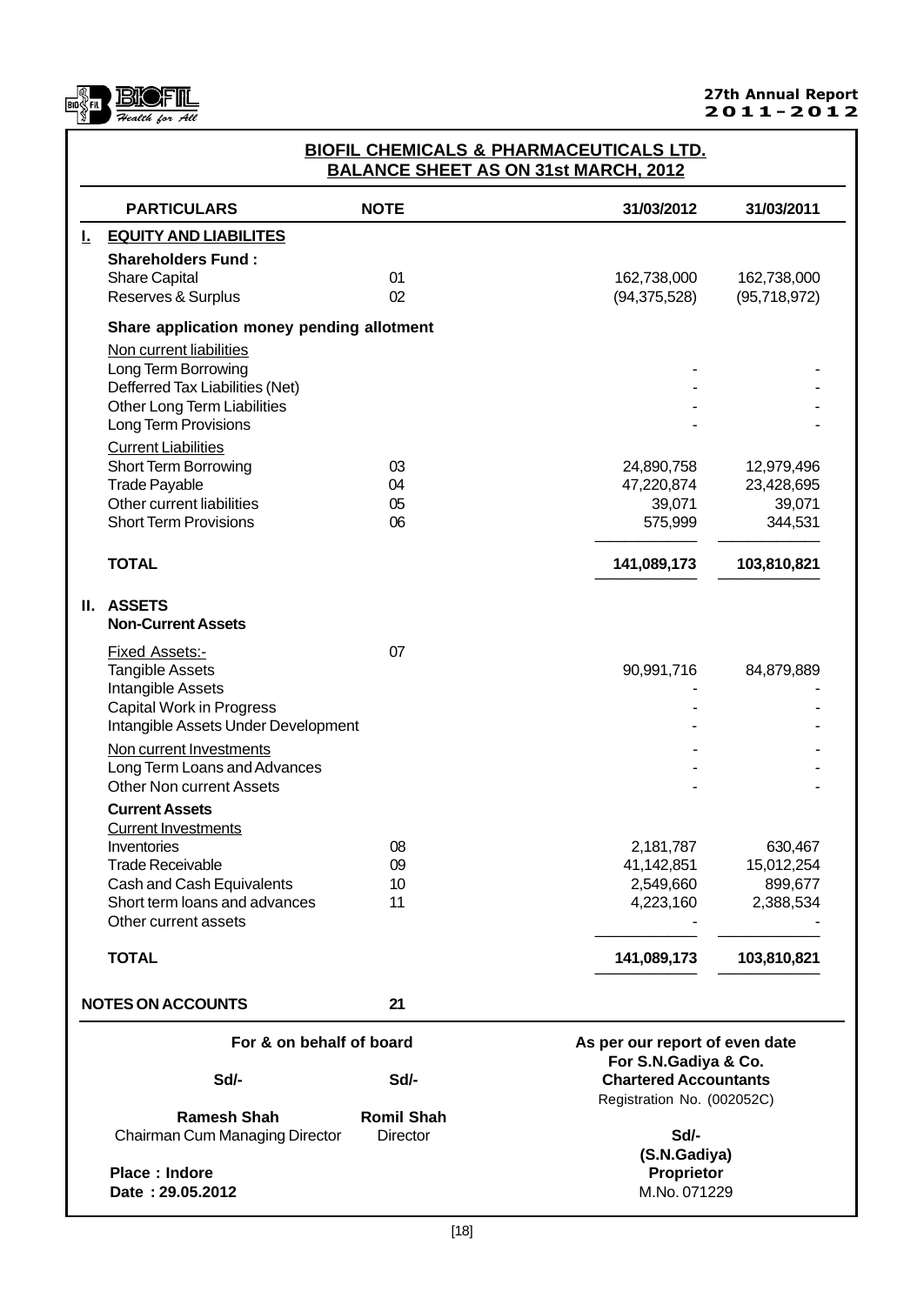**DFIIL 13K** Health for All

| <b>PARTICULARS</b>                                                               | <b>NOTE</b>           | 31/03/12   | 31/03/11     |
|----------------------------------------------------------------------------------|-----------------------|------------|--------------|
| <b>INCOME</b>                                                                    |                       |            |              |
| Revenue from operation                                                           | 12                    | 54,339,482 | 21,521,802   |
| Other Income                                                                     | 13                    | 8,821,545  | 22,645,357   |
| Changes in Inventories of Finished Goods                                         | 14                    | (29, 460)  | 113,370      |
| work in progress and stock in trade                                              |                       |            |              |
|                                                                                  | <b>TOTALREVENUE</b>   | 63,131,567 | 44,280,529   |
| <b>EXPENSES</b>                                                                  |                       |            |              |
| Cost of materials Consumed                                                       | 15                    | 14,431,128 | 1,834,930    |
| Purchase of Stock in Trade                                                       | 16                    | 34,658,511 | 17,927,923   |
| <b>Employee Benefits Expenses</b>                                                | 17                    | 3,990,697  | 1,798,234    |
| <b>Finance Costs</b>                                                             | 18                    | 830,987    | 91,211       |
| Depreciation and Amortization expenses                                           | 19                    | 1,908,283  | 1,534,428    |
| <b>Other Expenses</b>                                                            | 20                    |            |              |
| - Manufacturing Expenses                                                         |                       | 3,439,766  | 1,493,260    |
| - Administrative Expenses                                                        |                       | 1,877,198  | 9,567,779    |
| - Selling and Distribution Expenses                                              |                       | 385,992    | 118,012      |
|                                                                                  | <b>TOTAL EXPENSES</b> | 61,522,563 | 34, 365, 777 |
| Profit Before Exceptional and Extraordinary Items And Tax<br><b>Tax Expenses</b> |                       | 1,609,004  | 9,914,752    |
| <b>Current Tax</b>                                                               |                       | 103,700    |              |
| Deferred Tax                                                                     |                       |            |              |
| Profit / (Loss) After Tax                                                        |                       | 1,505,304  | 9,914,752    |
| Add/Less: Items relating to earlier Year -Tax Provision (FBT)                    |                       |            | 4,421        |
| Profit / (Loss) for the year                                                     |                       | 1,505,304  | 9,919,173    |
| <b>Balance carried to Balance Sheet</b>                                          |                       | 1,505,304  | 9,919,173    |
| Earning per share (of face value of Rs 10/- each)                                |                       |            |              |
| <b>Basic</b>                                                                     |                       | 0.09       | 0.61         |
| <b>Diluted</b>                                                                   |                       | 0.09       | 0.61         |

|      | For & on behalf of board |      |
|------|--------------------------|------|
| Sd/- |                          | Sd/- |

| Ramesh Shah                    | <b>Romil Shah</b> |      |
|--------------------------------|-------------------|------|
| Chairman Cum Managing Director | Director          | Sd/- |

**Place : Indore Date : 29.05.2012**

For & on behalf of board **As per our report of even date For S.N.Gadiya & Co. Chartered Accountants** Registration No. (002052C)

> **(S.N.Gadiya)** Proprietor<br>M.No. 071229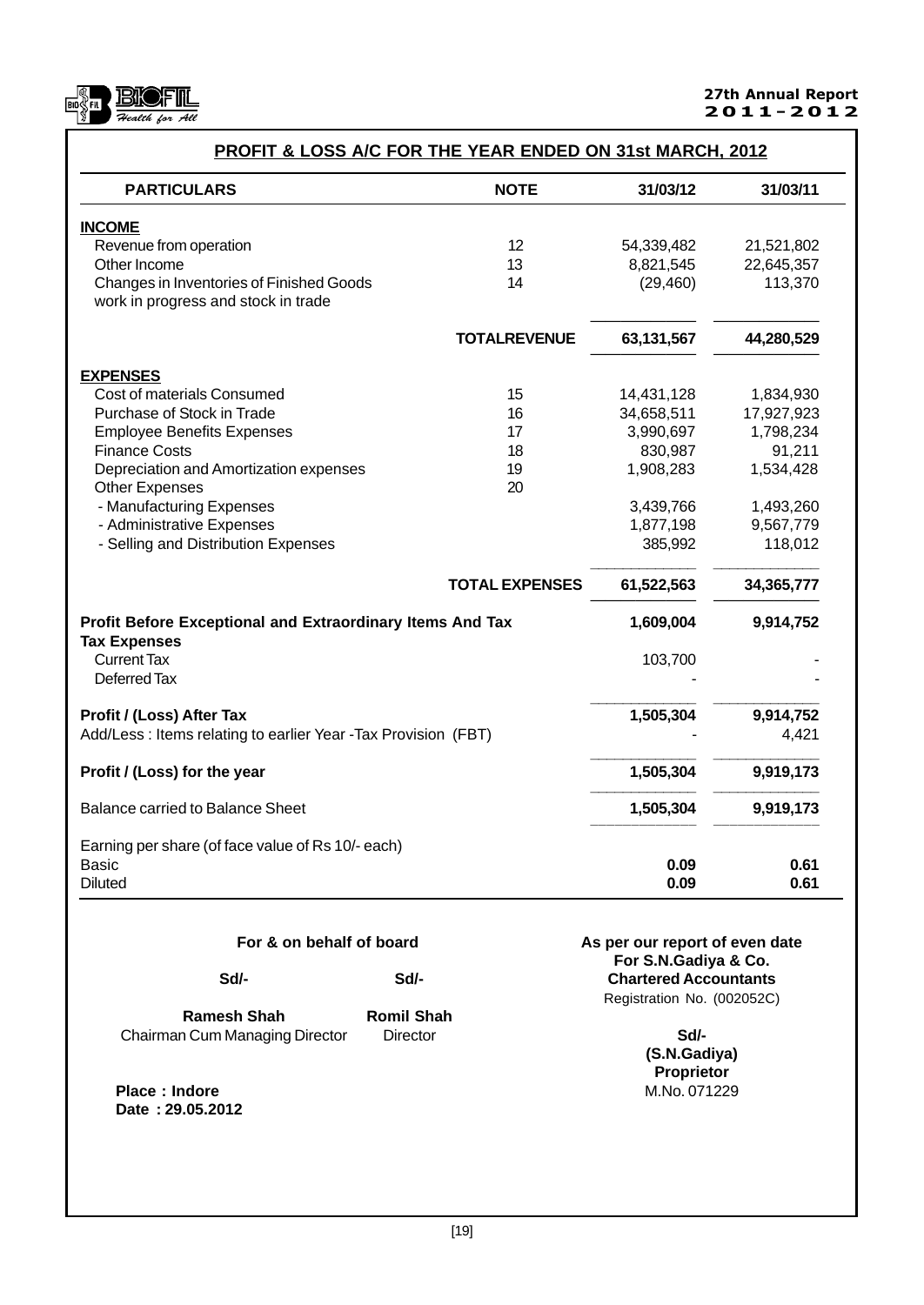

| <b>BIOFIL CHEMICALS &amp; PHARMACEUTICALS LTD.</b><br>NOTES FORMIMG PART OF FINANCIAL STATEMENT<br>FOR THE YEAR ENDED 31st MARCH, 2012                                         |                          |                          |  |  |  |  |  |
|--------------------------------------------------------------------------------------------------------------------------------------------------------------------------------|--------------------------|--------------------------|--|--|--|--|--|
| <b>PARTICULARS</b>                                                                                                                                                             | <b>AS ON</b><br>31/03/12 | <b>AS ON</b><br>31/03/11 |  |  |  |  |  |
| <b>NOTES 01 SHARE CAPITALS</b>                                                                                                                                                 |                          |                          |  |  |  |  |  |
| <b>Authorised Shares</b>                                                                                                                                                       |                          |                          |  |  |  |  |  |
| 2,00,00,000 Equity Shares of Rs. 10/- each                                                                                                                                     | 200,000,000              | 200,000,000              |  |  |  |  |  |
| <b>Issued, Subscribed and Fully Paid Shares</b>                                                                                                                                |                          |                          |  |  |  |  |  |
| 1,62,73,800 (as at 31st March 2011, 1,62,73,800)                                                                                                                               |                          |                          |  |  |  |  |  |
| Equity Shares of Rs. 10/- each fully paid                                                                                                                                      | 162,738,000              | 105,613,000              |  |  |  |  |  |
| During the financial year 2010-11 the company had Reissued<br>57,12500 Forfieted equity Shares @ Rs. 7/- each and<br>Balance amount transferred from forfeited reserve account |                          | 57,125,000               |  |  |  |  |  |
|                                                                                                                                                                                | 162,738,000              | 162,738,000              |  |  |  |  |  |

### **a. Reconciliation of the shares outstanding at the beginning and at the end of the reporting period.**

| <b>PARTICULARS</b>                                                     | Re-Issue of               |                                        |                           |  |  |
|------------------------------------------------------------------------|---------------------------|----------------------------------------|---------------------------|--|--|
|                                                                        | Op. Balance               | <b>Fofeited Shares Closing Balance</b> |                           |  |  |
| <b>Equity Shares with voting rights</b><br>Year ended 31st March 2012  |                           |                                        |                           |  |  |
| Number of Shares<br>Amount (Rs. In Lacs)<br>Year ended 31st March 2011 | 16,273,800<br>162,738,000 | ۰                                      | 16,273,800<br>162,738,000 |  |  |
| Number of Shares                                                       | 10,561,300                | 5,712,500                              | 16,273,800                |  |  |
| Amount (Rs. In Lacs)                                                   | 105,613,000               | 57,125,000                             | 162,738,000               |  |  |
|                                                                        | 105,613,000               | 57,125,000                             | 162,738,000               |  |  |

——————— ——————— ———————

### **b. Details of Shareholders holding more than 5% shares in the company**

|                                                                                                                       |                         | 31-03-2012           |                        | 31-03 2011             |
|-----------------------------------------------------------------------------------------------------------------------|-------------------------|----------------------|------------------------|------------------------|
|                                                                                                                       | No. of%<br><b>Share</b> | ΟF<br><b>HOLDING</b> | No. of<br><b>Share</b> | % OF<br><b>HOLDING</b> |
| Scope Finance Company Pvt Ltd.                                                                                        | 2,262,500               | 13.90                | 2,262,500              | 13.9                   |
| Smitesh Sanalal Shah                                                                                                  | 1,082,680               | 6.65                 | 1,082,680              | 6.65                   |
| Mid India Pharmaceuticals Pyt Ltd.                                                                                    | 1,175,250               | 7.22                 | 900,000                | 5.53                   |
| Cyano Finance and Sales Pvt Itd.                                                                                      | 876,450                 | 5.39                 | 876,450                | 5.39                   |
| Starline Equifin Private Ltd.                                                                                         | 1,700,000               | 10.45                | 1,700,000              | 10.45                  |
| Libra Healthcare Pyt Itd.                                                                                             | 850,000                 | 5.22                 | 850,000                | 5.22                   |
| <b>NOTE 02 RESERVES &amp; SURPLUS</b>                                                                                 |                         |                      | <b>AS ON</b>           | <b>AS ON</b>           |
|                                                                                                                       |                         |                      | 31/03/12               | 31/03/11               |
| <b>Capital Reserve No. 1</b><br><b>General Reserver:</b><br>As per Last Balance Sheet<br><b>Capital Reserve No. 2</b> |                         |                      | 197,500,000            | 197,500,000            |
| <b>Share Premium Reserve</b><br>As per Last Balance Sheet                                                             |                         |                      | 66,048,750             | 66,048,750             |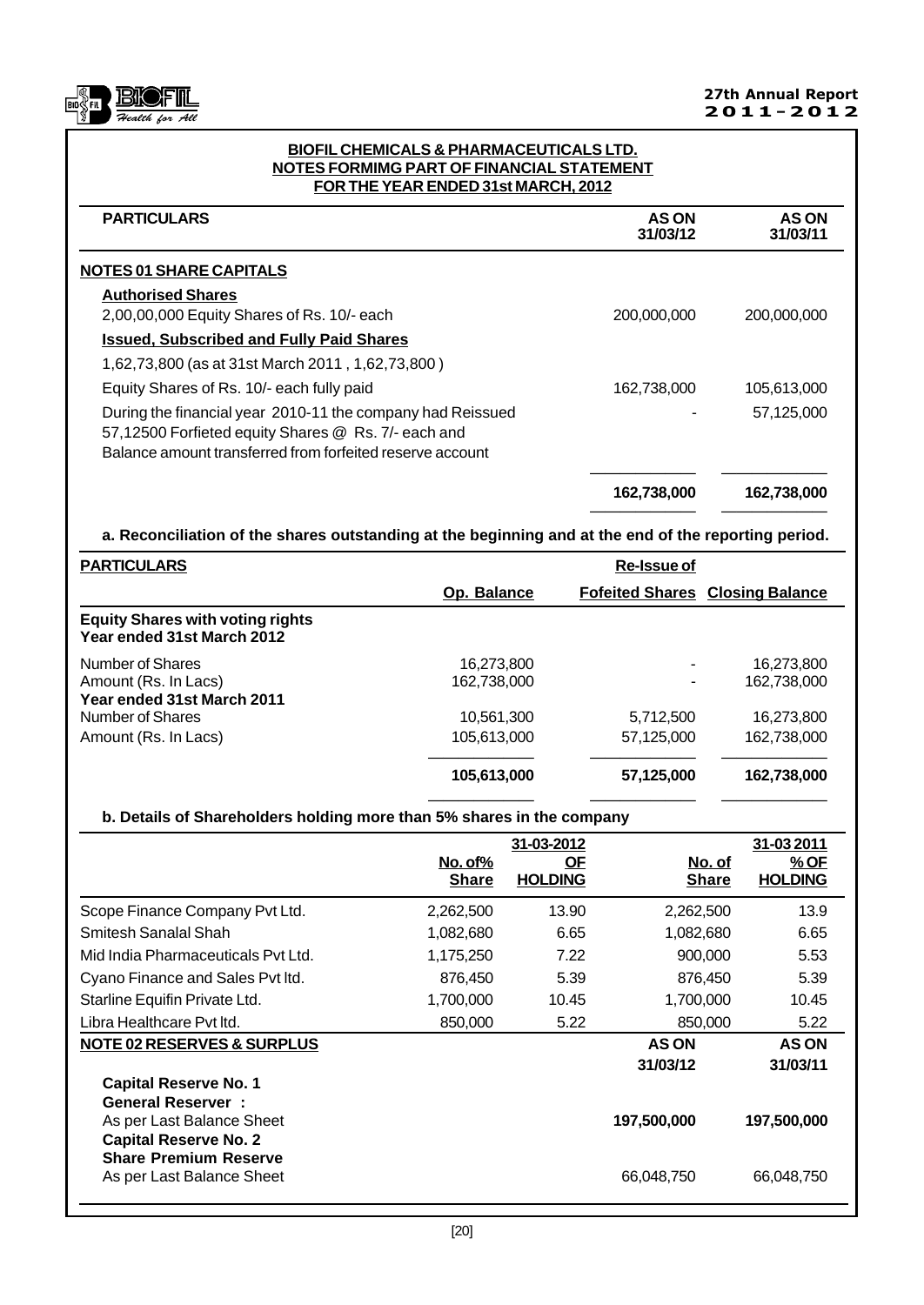**Health** for All

⊠ूँ

27th Annual Report<br>2011-2012

| <b>PARTICULARS</b>                                                              | <b>ASON</b>     | <b>ASON</b>     |
|---------------------------------------------------------------------------------|-----------------|-----------------|
|                                                                                 | 31/03/12        | 31/03/11        |
| <b>Capital Reserve No. 3</b>                                                    |                 |                 |
| <b>Share Premium Account:</b>                                                   |                 |                 |
| As per Last Balance sheet                                                       | 17,282,300      | 17,282,300      |
| <b>Capital Reserve No. 4</b>                                                    |                 |                 |
| <b>Forfeited Share Reserve</b>                                                  |                 |                 |
| As per Last Balance sheet                                                       | 144,800         | 144,800         |
| <b>Capital Reserve No. 5</b>                                                    |                 |                 |
| <b>Reserve created of Capital Subsidy</b>                                       |                 |                 |
| As per last Balance Sheet                                                       | 500,000         | 500,000         |
| <b>Capital Reserve No. 6</b>                                                    |                 |                 |
| Reserve created of valuation on assets                                          |                 |                 |
| As per Last Balance sheet                                                       | 38,347,142      | 38,509,003      |
| Less: Depreciation                                                              | 161,861         | 161,861         |
|                                                                                 |                 |                 |
|                                                                                 | 38, 185, 281    | 38,347,142      |
| <b>Capital Reserve No. 7</b>                                                    |                 |                 |
| <b>Statement of Profit and Loass</b>                                            |                 |                 |
| Balance As per Last Balance sheet                                               | (415, 541, 964) | (425, 461, 137) |
| Add :- Profit for the year                                                      | 1,505,304       | 9,919,173       |
|                                                                                 |                 |                 |
|                                                                                 | (414, 036, 660) | (415, 541, 964) |
|                                                                                 | (94, 375, 528)  | (95,718,972)    |
| <b>NOTES 03 SHORT TERM BORROWING</b>                                            |                 |                 |
| <b>Unsecured</b>                                                                |                 |                 |
|                                                                                 |                 |                 |
| Intercorporate Deposit                                                          | 23,633780       | 12,170,000      |
| <b>Other Loans</b>                                                              | 1,006,978       | 809,496         |
| <b>Trade Deposits</b>                                                           | 250,000         |                 |
|                                                                                 | 24,890,758      | 12,979,496      |
| <b>NOTES 04 TRADE PAYABLE</b>                                                   |                 |                 |
| Trade Payable                                                                   | 47,220,874      | 23,428,695      |
|                                                                                 | 47,220,874      | 23,428,695      |
|                                                                                 |                 |                 |
| <b>NOTES 05 OTHER CURRENT LIABILITIES</b><br>Share Application Money Refundable | 4,457           | 4,457           |
|                                                                                 |                 |                 |
| Unpaid/ unclaim Dividend                                                        | 34,614          | 34,614          |
|                                                                                 | 39,071          | 39,071          |
| <b>Notes 06 SHORT TERM PROVISION</b>                                            |                 |                 |
| Provison for Income tax                                                         | 103,700         |                 |
| <b>Bonus Payable</b>                                                            | 65,000          | 60,000          |
|                                                                                 |                 |                 |
| <b>Electricity Payable</b>                                                      | 244,262         | 119,394         |
| <b>ESIC Payable</b>                                                             | 525             | 2,222           |
| P.F. Payable                                                                    | 6,956           | 13,450          |
| Professional Tax payable                                                        | 5,000           | 5,000           |
| Salary & Wages                                                                  | 102,537         | 113,959         |
| Telephone Payable                                                               | 3,804           | 5,770           |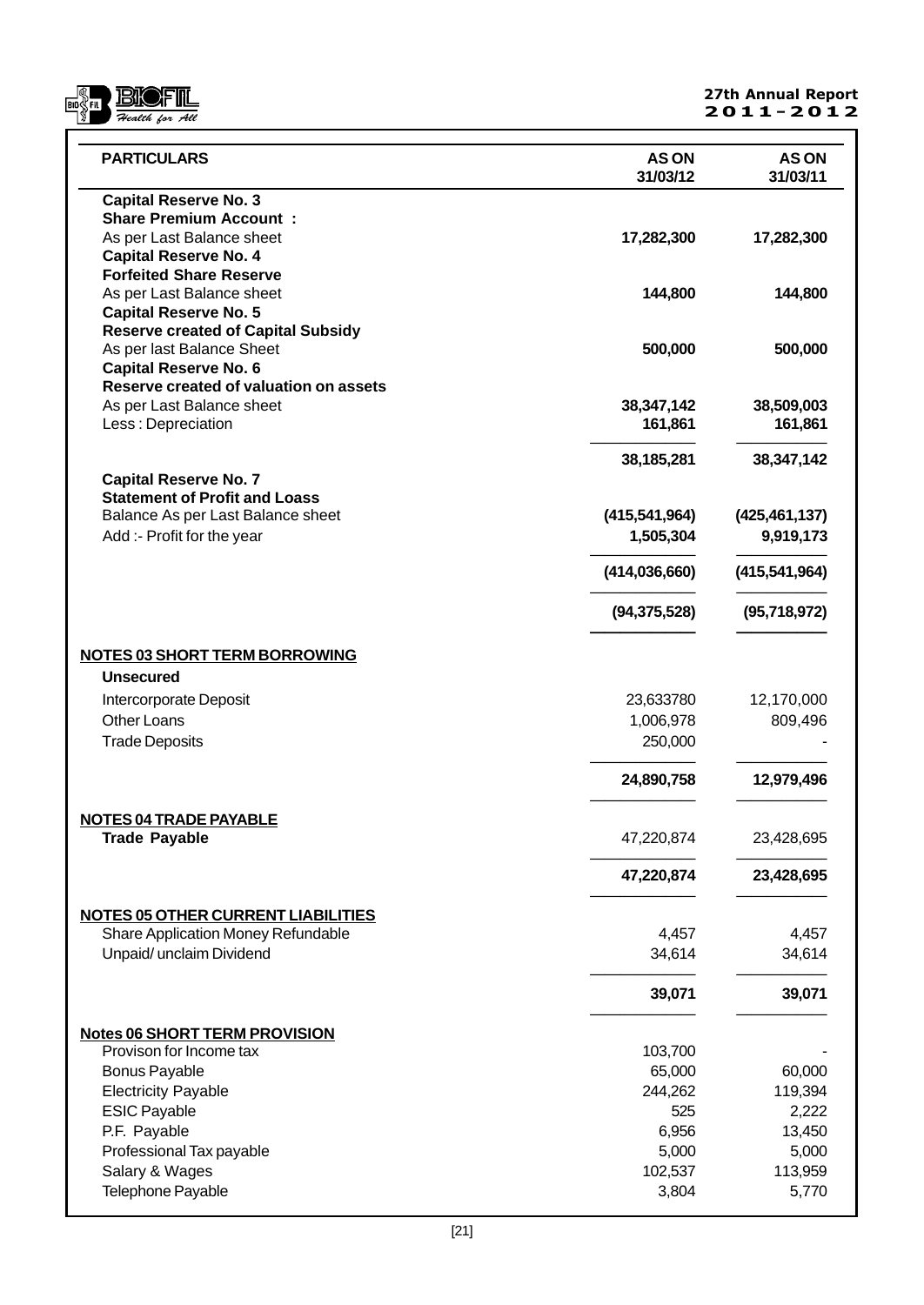

| <b>PARTICULARS</b> | <b>AS ON</b><br>31/03/12 | <b>AS ON</b><br>31/03/11 |
|--------------------|--------------------------|--------------------------|
| Audit Fees Payable | 10,000                   | 10,000                   |
| T.D.S. Payable     | 17,887                   | 13,637                   |
| Entry Tax payable  | 16,328                   | 1,099                    |
|                    | 575,999                  | 344,531                  |

#### **NOTE 07 FIXED ASSETS**

| <b>PARTICULARS</b>             |                |                 | <b>GROSS BLOCK</b>       |              |                | <b>DEPRECIATION</b> |                |              |                               | <b>NET BLOCK</b> |
|--------------------------------|----------------|-----------------|--------------------------|--------------|----------------|---------------------|----------------|--------------|-------------------------------|------------------|
|                                | <b>OPENING</b> | <b>ADDITION</b> | <b>ADDITION</b>          | <b>TOTAL</b> | <b>OPENING</b> | <b>FOR THE</b>      | DEP. ON        | <b>TOTAL</b> | AS ON                         | AS ON            |
|                                | <b>BALANCE</b> |                 | (DEDU.) REVAUTION        |              | <b>BALANCE</b> |                     | YEAR REVAUTION |              | 31/03/12                      | 31/03/2011       |
| <b>OWNED ASSETS</b>            |                |                 |                          |              |                |                     |                |              |                               |                  |
| <b>LEASE HOLD LAND</b>         | 44,959,050     |                 |                          | 44,959,050   |                |                     |                |              | $-44,959,050$                 | 44,959,050       |
| SITE DEVELOPMENT               | 650,000        | 1,333,327       | $\overline{\phantom{a}}$ | 1,983,327    |                |                     |                |              | $-1,983,327$                  | 650,000          |
| <b>BUILDING</b>                | 29,380,442     | 2,617,012       | $\blacksquare$           | 31,997,454   | 5,529,158      | 886,700             | 161,861        |              | 6,577,719 25,419,735          | 23,851,284       |
| PLANT & MACHINERY 13,872,451   |                | 3,308,138       | ٠                        | 17,180,589   | 1,676,494      | 763,255             |                |              | - 2,439,749 14,740,839        | 12,195,957       |
| ELECT. INSTALLATION            | 1.448.773      | 636,333         | $\blacksquare$           | 2,085,106    | 126,492        | 88,758              | $\sim$         | 215,250      | 1,869,856                     | 1,322,281        |
| OFFICE EQUIP.                  | 81,300         | 287,160         | $\blacksquare$           | 368,460      | 9,549          | 14,376              |                | 23,925       | 344,535                       | 71,751           |
| <b>FURNITURE &amp; FIXTURE</b> | 192,229        | $\blacksquare$  | $\blacksquare$           | 192,229      | 39,274         | 12,168              |                | 51.442       | 140,787                       | 152,955          |
| <b>VEHICLES</b>                | 347,758        |                 | ٠                        | 347,758      | 231,259        | 33,037              | ۰              | 264,296      | 83,462                        | 116,499          |
| <b>CYCLES</b>                  | 10,152         | $\blacksquare$  | ٠                        | 10,152       | 3,218          | 718                 |                | 3,936        | 6,216                         | 6,934            |
| OTHER ASSETS                   | 2,300,441      |                 | ۰                        | 2,300,441    | 747,262        | 109,271             |                | 856,533      | 1,443,908                     | 1,553,179        |
| <b>TOTAL</b>                   | 93,242,596     | 8,181,970       |                          | 101,424,566  | 8,362,706      | 1,908,283           |                |              | 161,861 10,432,850 90,991,716 | 84,879,890       |
| <b>Previous Year</b>           | 83,231,602     | 10,010,993      | -                        | 93,242,595   | 6,666,419      | 1,534,428           |                |              | 161,861 8,362,706 84,879,889  | 76,565,183       |

| <b>NOTE 08 INVENTORIES</b>                         |            |            |
|----------------------------------------------------|------------|------------|
| <b>Finished Goods</b>                              | 75,660     | 98,120     |
| Work in process                                    | 8,250      | 15,250     |
| <b>Raw Material</b>                                | 2,001,500  | 510,720    |
| Stores and Spares packing mat.                     | 96,377     | 6,377      |
|                                                    | 2,181,787  | 630,467    |
| <b>NOTES 09 TRADE RECEIVABLE</b>                   |            |            |
| <b>Unsecured</b>                                   |            |            |
| Outstanding for a period exceeding six months from |            |            |
| the date they are due for payment                  | 2,456,749  | 1,559,228  |
| <b>Others</b>                                      | 38,686,102 | 13,453,026 |
|                                                    | 41,142,851 | 15,012,254 |
| <b>NOTES 09 CASH AND CASH EQUIVALENTS</b>          |            |            |
| Cash in hand                                       | 1,550,350  | 568,384    |
| <b>Balance With Bank - in Current Account</b>      | 960,419    | 292,403    |
|                                                    | 2,510,770  | 860,787    |
| In Earmarked accounts                              |            |            |
| <b>Refund Account</b>                              | 4,457      | 4,457      |
| Dividend Account                                   | 34,433     | 34,433     |
|                                                    | 38,890     | 38,890     |
|                                                    | 2,549,660  | 899,677    |
|                                                    |            |            |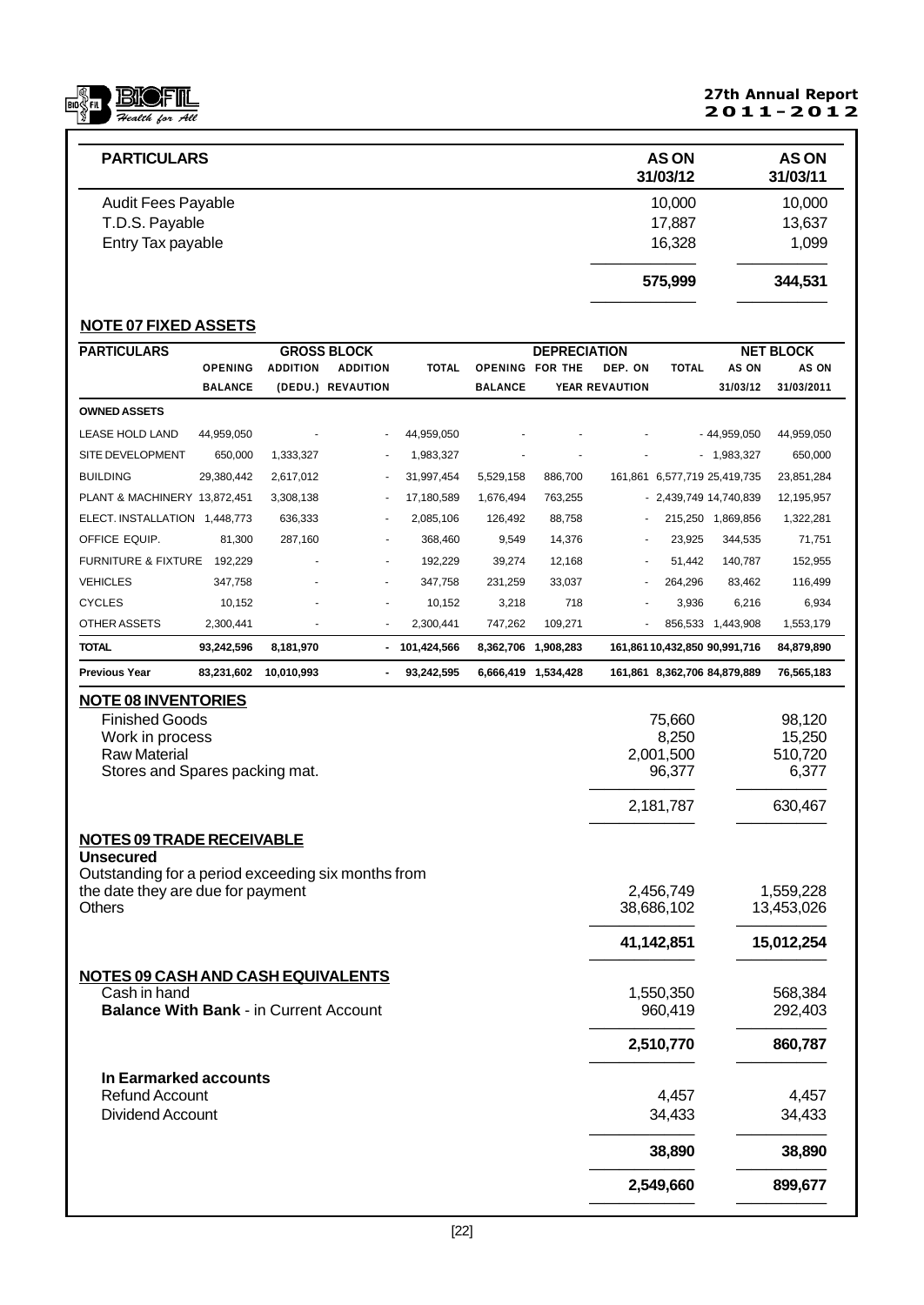**Health** for All ⊠ूँ

| <b>PARTICULARS</b>                                                                     | <b>ASON</b><br>31/03/12 | <b>AS ON</b><br>31/03/11 |
|----------------------------------------------------------------------------------------|-------------------------|--------------------------|
|                                                                                        |                         |                          |
| <b>NOTES 11 SHORT TERM LOANS AND ADVANCES</b>                                          | 33,850                  | 28,850                   |
| Telephone Department<br>Security Deposit with M.P.S.E.                                 |                         |                          |
|                                                                                        | 11,089                  | 11,089                   |
| Central Excise Deptt.                                                                  | 15,000                  | 15,000                   |
| M.P. Electricity Board                                                                 | 120,144                 | 119,650                  |
| <b>Earnest Money</b>                                                                   | 31,000                  | 31,000                   |
| E.S.I.C Deptt.                                                                         | 2,000<br>4,000          | 2,000                    |
| Deposit with Hindustan Petroleum<br>F.D. With Commercial Tax                           | 5,000                   | 4,000<br>5,000           |
| F.D. with CMO (Sidhi)                                                                  | 5,000                   | 5,000                    |
| Deposit with MPPMO                                                                     | 60,000                  | 60,000                   |
| <b>Other Deposit</b>                                                                   | 53,148                  | 52,736                   |
| Vat and commercial Tax Deposit                                                         | 218,334                 | 340,718                  |
| Service Tax Deposit                                                                    | 263,619                 | 263,619                  |
| Loans and advance against material                                                     | 3,071,571               | 1,289,150                |
| T.D.S Deposit                                                                          | 52,420                  | 52,420                   |
| T.D.S (10-11)                                                                          | 108,302                 | 108,302                  |
| T.D.S (11-12)                                                                          | 168,683                 |                          |
|                                                                                        | 4,223,160               | 2,388,534                |
| <b>NOTES 12 REVENUE FROM OPERATION</b>                                                 |                         |                          |
| <b>Sales of product</b>                                                                |                         |                          |
| <b>Finish Goods</b>                                                                    | 18,612,910              | 2,085,600                |
| <b>Traded Goods</b>                                                                    | 35,726,572              | 19,436,202               |
|                                                                                        | 54,339,482              | 21,521,802               |
| <b>NOTES 13 OTHER INCOME</b>                                                           |                         |                          |
| Labour charged and job work                                                            | 8,400,996               | 5,660,357                |
| Other Non Operating Income                                                             | 420,549                 | 16,985,000               |
|                                                                                        | 8,821,545               | 22,645,357               |
| NOTES 14 CHANGED IN INVENTORIES OF FINISHED GOODS, WORK IN PROGRESS AND STOCK IN TRADE |                         |                          |
| Inventories at the end of the year                                                     |                         |                          |
| Finished goods<br>Work in process                                                      | 75,660<br>8,250         | 98,120<br>15,250         |
|                                                                                        |                         |                          |
|                                                                                        | 83,910                  | 113,370                  |
| Inventories at the beginning of the year                                               |                         |                          |
| Finished goods                                                                         | 98,120                  |                          |
| Work in process                                                                        | 15,250                  |                          |
|                                                                                        | 113,370                 |                          |
|                                                                                        |                         |                          |
| Increase in Stock                                                                      | (29, 460)               | 113,370                  |
| <b>NOTES 15 COST OF RAW MATERIAL CONSUMED</b>                                          |                         |                          |
| Inventories at the beginning of the year                                               |                         |                          |
| a) Raw Material                                                                        | 510,720                 | 5,525                    |
| b) Packing Material                                                                    | 6,377                   | 7,632                    |
|                                                                                        | 517,097                 | 13,157                   |
|                                                                                        |                         |                          |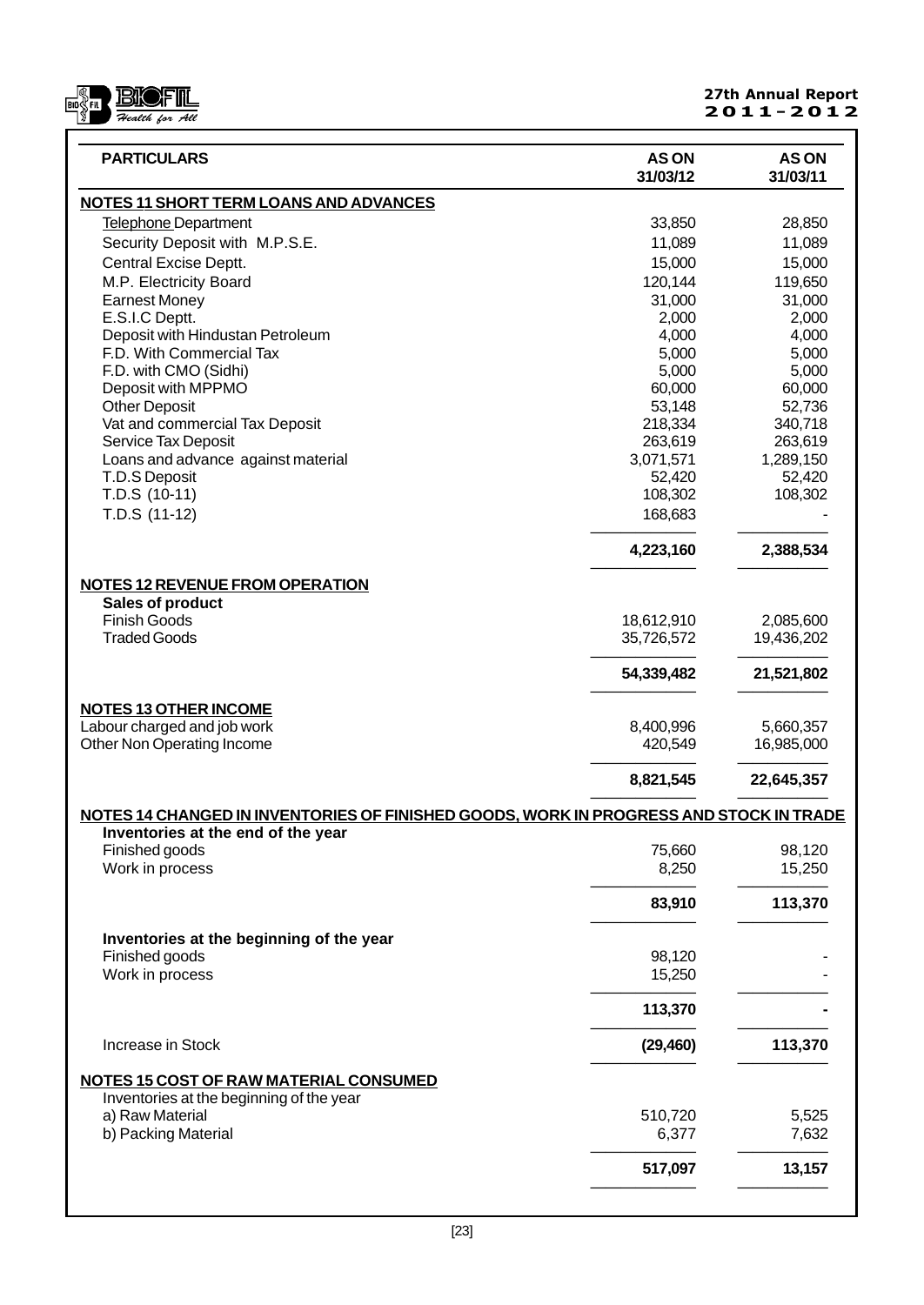| - | <b>IOF'</b><br>H  |
|---|-------------------|
|   | Health for<br>All |

| <b>PARTICULARS</b>                                            | <b>ASON</b><br>31/03/12 | <b>AS ON</b><br>31/03/11 |
|---------------------------------------------------------------|-------------------------|--------------------------|
| Add: Purchases:                                               |                         |                          |
| a) Raw Material/Finished Goods                                | 15,770,798              | 2,322,275                |
| b) Packing Material                                           | 241,110                 | 16,595                   |
|                                                               | 16,011,908              | 2,338,870                |
|                                                               |                         |                          |
| Less : Inventories at the end of the year<br>a) Raw Material  | 2,001,500               | 510,720                  |
| b) Packing Material                                           | 96,377                  | 6,377                    |
|                                                               | 2,097,877               | 517,097                  |
|                                                               |                         |                          |
|                                                               | 14,431,128              | 1,834,930                |
| NOTES 16 PURCHASE OF STOCK IN TRADE                           |                         |                          |
| <b>Traded Goods</b>                                           | 34,658,511              | 17,927,923               |
|                                                               | 34,658,511              | 17,927,923               |
| NOTES 17 EMPLOYEE BENEFITS EXPENSES                           |                         |                          |
| Salaries, Wages and bonus                                     | 3,761,419               | 1,583,181                |
| Contribution to provident and other funds                     | 106,361                 | 106,901                  |
| <b>Staff Welfare Expenses</b>                                 | 122,917                 | 108,152                  |
|                                                               | 3,990,697               | 1,798,234                |
| <b>NOTES 18 FINANCE COSTS</b>                                 |                         |                          |
| <b>Bank Charges</b>                                           | 3,588                   | 27,344                   |
| Interest to Others                                            | 827,399                 | 63,867                   |
|                                                               | 830,987                 | 91,211                   |
| <u>NOTES 19 DEPRECIATION AND AMORTISATION EXPENSES</u>        |                         |                          |
| Depreciation and Amortisation for the year on tangible assets | 1,908,283               | 1,534,428                |
|                                                               | 1,908,283               | 1,534,428                |
| <u>NOTES 20 OTHER EXPENSES</u>                                |                         |                          |
| <b>Manufacturing Expenses</b>                                 |                         |                          |
| Power & Fuel Charges                                          | 2,303,749               | 813,845                  |
| Freight & Cartage                                             | 616,063                 | 168,439                  |
| Repairs Machinery                                             | 453,020                 | 335,567                  |
| <b>Laboratary Expenses</b>                                    | 66,934                  | 175,409                  |
|                                                               | 3,439,766               | 1,493,260                |
| <b>Administrative Expenses</b>                                |                         |                          |
| Insurance                                                     | 65,355                  | 66,070                   |
| <b>Repairs Other</b>                                          | 268,892                 | 155,668                  |
| Misc. Expenses                                                | 610,505                 | 872,984                  |
| <b>Auditors Remuneration</b>                                  | 10,000                  | 10,000                   |
| <b>Stationary &amp; Printing</b>                              | 136,265                 | 202,452                  |
| Postage & Telephone                                           | 136,403                 | 91,534                   |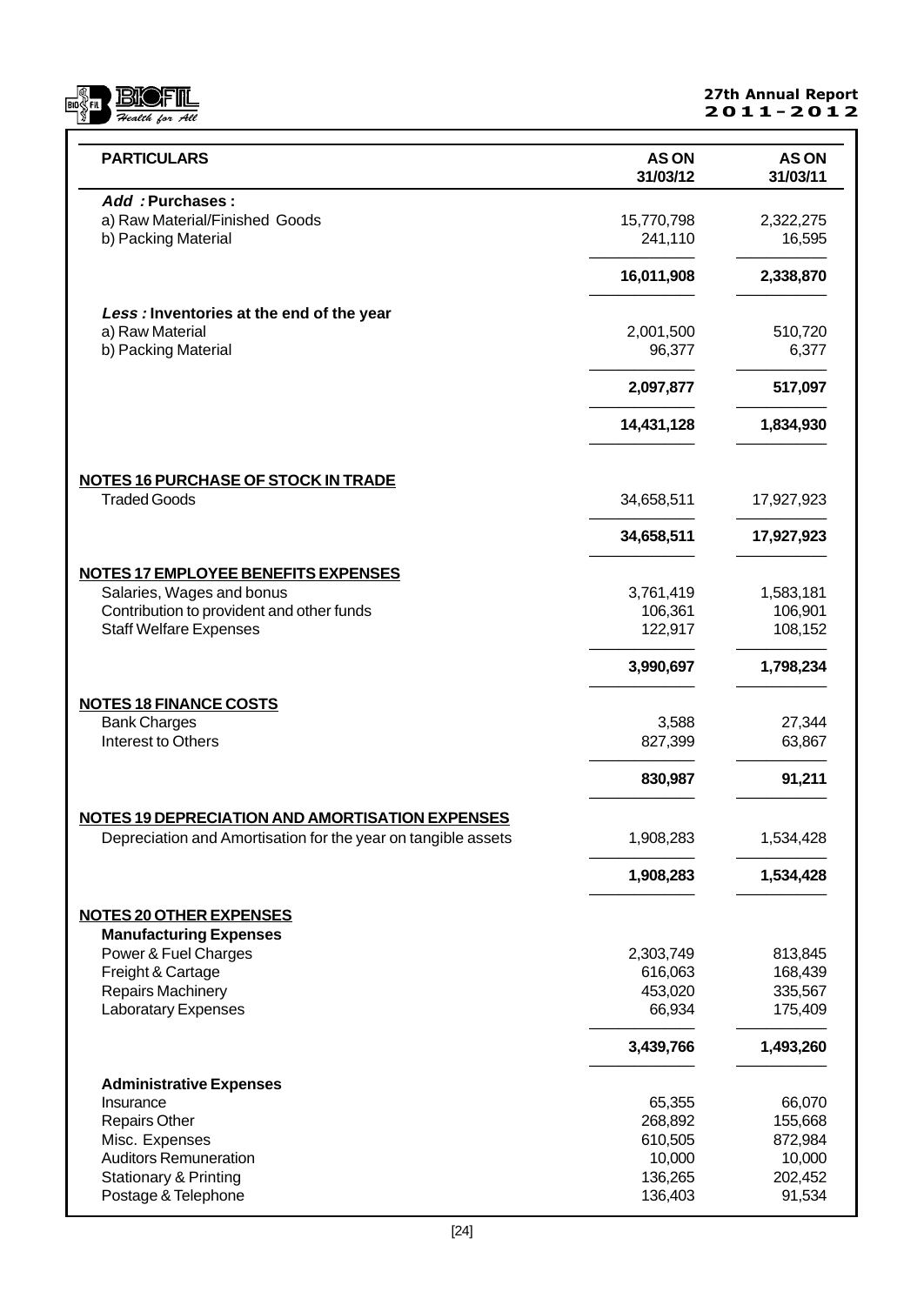

| <b>PARTICULARS</b>                             | <b>AS ON</b><br>31/03/12 | <b>AS ON</b><br>31/03/11 |
|------------------------------------------------|--------------------------|--------------------------|
| <b>Listing Fees</b>                            | 44,420                   | 33,090                   |
| Legal & Professional                           | 340,768                  | 685,311                  |
| Lease Rent and Maintenance Charge              | 264,590                  | 458,421                  |
| Prior Period Lease Rent and Maintenance Charge |                          | 3,842,195                |
| Preliminary exp. Written off 1/5               |                          | 3,150,054                |
|                                                | 1,877,198                | 9,567,779                |
| <b>Selling and Distribution Expenses</b>       |                          |                          |
| <b>Travelling &amp; Conveyance Expenses</b>    | 114,442                  | 19,997                   |
| Advertisement                                  |                          | 25,389                   |
| Sales Promotion                                | 6,954                    | 10,720                   |
| <b>Repairs Other</b>                           | 264,596                  | 61,906                   |
|                                                | 385,992                  | 118,012                  |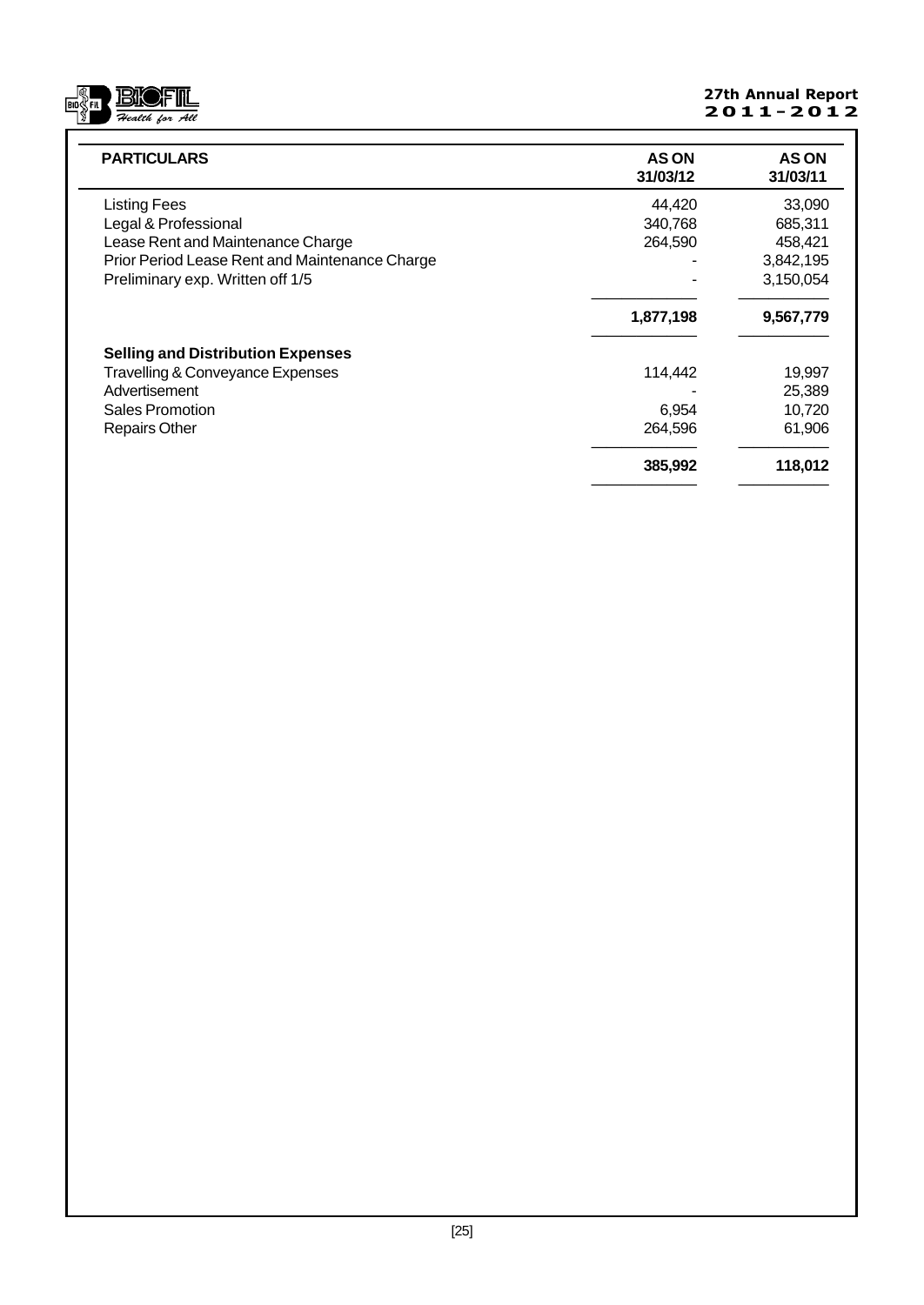

### **NOTE 21**

### **A) SIGNIFICANT ACCOUNTING POLICY**

- a) The Financial Statement have been prepared under historical cost convention & on accrual basis of accounting unless otherwise stated and comply with the Accounting Standards.
- b) Depreciation on Fixed Assets has been charged on Straight Line Method at the rates prescribed under Schedule XIV to the Companies Act, 1956.
- c) Inventories is valued on cost or net realizable value and certified by the management.
- d) No provision for gratuity has been made as no employee has put in the qualifying period for entitlement of this benefit.

### **B) NOTES ON ACCOUNTS**

- 1. Contingent Liabilities : NIL
- 2. The confirmation of balance has not been received in respect of balance outstanding of Sundry Debtors, Sundry Creditors, Deposit, Loans and Advances
- 3. None of the employees paid / payable salary exceeding Rs 24,00,000/- p.a.
- 4. Auditors Remuneration :<br>Audit Fees : Rs. 10
- $\therefore$  Rs. 10000/-
- 5. The company has huge unabsorbed losses and depreciation as at 31/03/2012 and they are eligible for set off against Income of future year under income tax act and uncertainty of having taxable income under normal provision of the income tax act, 1961. No deferred tax assets in recognized in the books. The position will be reviewed every financial year and deferred tax assets when considered realizable will be recognized in the books.

### **6. Earning Per Shares :**

|                                              | <b>Current Year</b> | <b>Previous Year</b> |  |
|----------------------------------------------|---------------------|----------------------|--|
|                                              | (Rs. In Lacs)       | (Rs. In Lacs)        |  |
| (Loss) after tax as per Profit and Loss A/c. | 1505304             | 9914752              |  |
| Nos. of Equity Shares                        | 16273800            | 16273800             |  |
| Earning Per Shares (In Rs.)                  | 0.09                | 0.60                 |  |

- 7. Previous year figures have been regrouped / rearranged wherever necessary to confirm to current years presentation.
- 8. Figures have been rounded off nearest to the Rupees.

9. There are no Micro, small and Medium enterprises , as defined in the Micro , small and Medium Enterprises Development Act, 2006 to whom the Company owes dues on account of principal amount together with interest and accordingly no additional disclosures have been made. The above information regarding micro, small and medium enterprises has been determined to the extent such parties have been identified on the basis of information available with the Company. This has been

- relied upon by the auditors.. 10. During the financial year 2010-11 Company had reissued of 5712500 forfeited equity shares to the promoters and non promoters @ Rs. 7 each and remaining amount has been transferred from forfeited reserve account.
- 11. Additional Information in pursuant to the provision of para 3 & 4 of part 11 of schedule VI of the Companies Act, 1956.
	- **(1) Capacity and Production**

**a) Licenced & Installed Capacity Indore.**

| <b>Particulars</b> | <b>Licenced Capacity</b> | <b>Installed Capacity</b> | <b>Installed capacity</b> |
|--------------------|--------------------------|---------------------------|---------------------------|
|                    |                          | 31.03.2012                | 31.03.2011                |
| Injections         | Not App.                 | 80 Lacs.                  | 80 Lacs.                  |
| Capsules           | Not App.                 | 20 Lacs                   | 20 Lacs                   |
| Eyedrops           | Not App.                 | 32 Lacs.                  | 32 Lacs.                  |
| Dry syrups/Powder  | Not App.                 | 300 Lacs.                 | 300 Lacs.                 |

**b) Licenced & Installed Capacity Pithampur.**

|     | <b>Particulars</b>                   | <b>Licenced Capacity</b> | <b>Installed Capacity</b><br>31.03.2012 | Installed capacity<br>31.03.2011 |
|-----|--------------------------------------|--------------------------|-----------------------------------------|----------------------------------|
|     | TTablets                             | 300 Lacs                 | 300 Lacs.                               | 300 Lacs.                        |
|     | Capsules                             | 300 Lacs                 | 300 Lacs                                | 300 Lacs                         |
|     | Liquids                              | 30 Lacs Ltr.             | 30 Lacs Ltr.                            | 30 Lacs Ltr.                     |
|     | Dry syrups                           | 10 Mt. Tons              | 10 Mt. Tons.                            | 10 Mt. Tons.                     |
|     | Bulk drugs-chemicals 30 Mt. Tons     |                          | 30 Mt. Tons                             | 30 Mt. Tons.                     |
| 12. | Related Party Disclosures :-         |                          |                                         |                                  |
|     | Relative of Key Management Personnel |                          |                                         |                                  |

Ketan Shah : Salary : 357000/-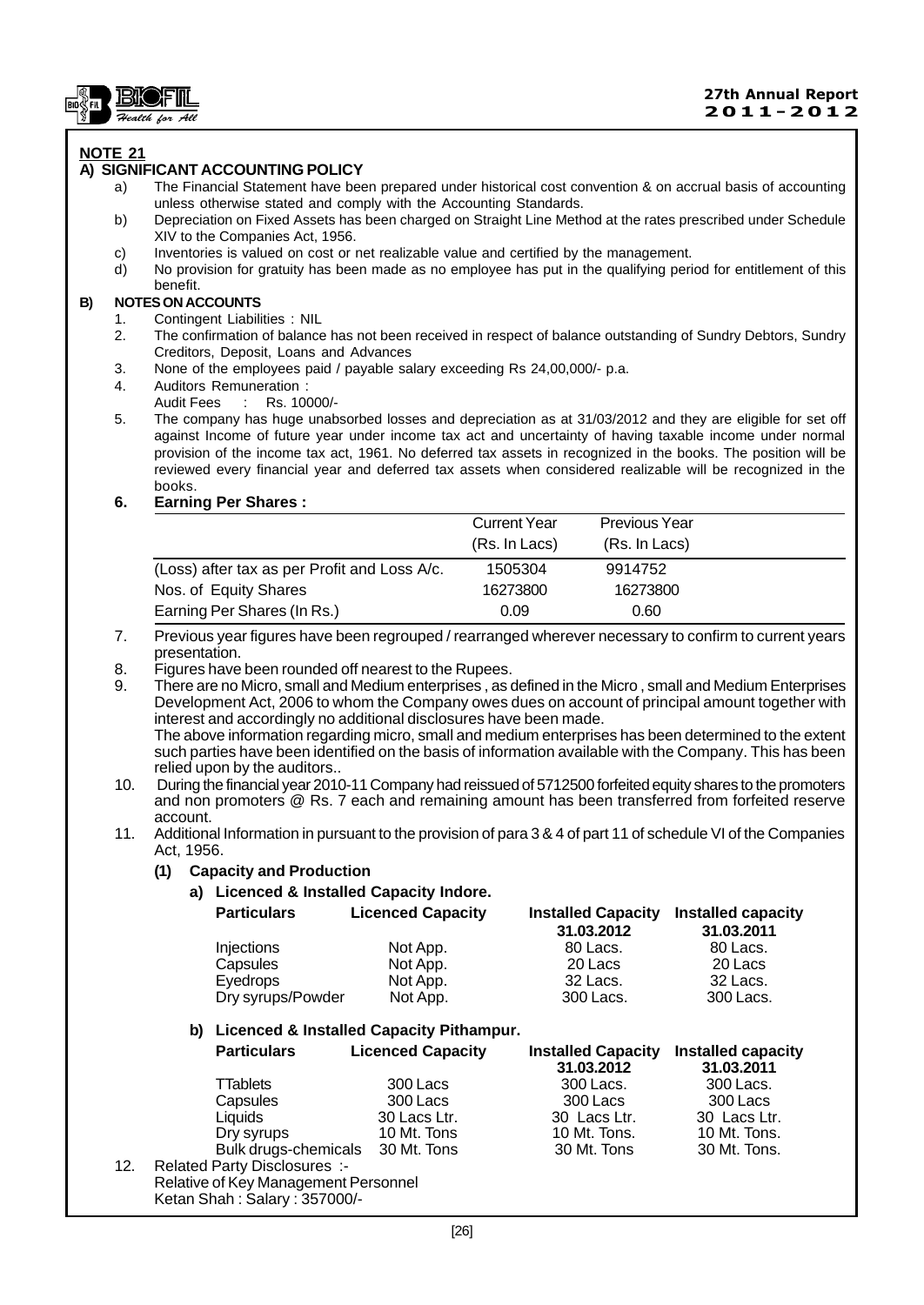

| (2)<br><b>QUANTITATIVE INFORMATION OF OPENING STOCK, SALES &amp; CLOSING STOCK</b> |                      |                                                                                                                                                                                |                     |                      |         |        |                               |      |
|------------------------------------------------------------------------------------|----------------------|--------------------------------------------------------------------------------------------------------------------------------------------------------------------------------|---------------------|----------------------|---------|--------|-------------------------------|------|
| <b>PARTICULARS</b>                                                                 |                      | <b>PRODUCTION/</b><br><b>PURCHASE</b>                                                                                                                                          |                     | <b>SALES</b>         |         |        | <b>COSING</b><br><b>STOCK</b> |      |
|                                                                                    |                      | <b>QUANTITY</b>                                                                                                                                                                | 2012                |                      |         | 2011   | 2012                          | 2011 |
|                                                                                    |                      |                                                                                                                                                                                |                     | (IN LACS)            |         |        |                               |      |
|                                                                                    | 2012                 | <b>QUANTITY</b><br><b>VALUE</b><br>2011<br><b>VALUE</b><br><b>QUANTITY</b><br><b>QUANTITY</b><br>(NOS./KG.) (NOS./KG.) (NOS./KG.)<br>(RS.)<br>(Rs.)<br>(NOS./KG)<br>(NOS./KG.) |                     |                      |         |        |                               |      |
| <b>INJECTION</b><br><b>CAPSULES</b><br>EYE DROPS<br>DRY SYRUPS<br><b>TABLETS</b>   | 4560<br>490<br>10539 |                                                                                                                                                                                | 1110<br>118<br>3855 | 0.35<br>0.33<br>2.38 |         |        | 3450<br>372<br>6684           |      |
| LIQUIDS & OTHER POWDER<br><b>FERROUS SUL, POWDER</b>                               |                      | 78930                                                                                                                                                                          |                     |                      | 78930   | 21.32  |                               |      |
| / GRANULES                                                                         | 391442               | 3037057                                                                                                                                                                        | 386142              | 134.43               | 3037057 | 42.80  | 5300                          |      |
| RAW MATERIAL & OTHER                                                               | 386042               | 375635                                                                                                                                                                         | 386042              | 361.56               | 375635  | 151.09 |                               |      |
| <b>PLASTIC</b>                                                                     | 7590                 |                                                                                                                                                                                | 6971                | 4.47                 |         |        | 619                           |      |
| <b>DRIEPER</b>                                                                     | 11711792             |                                                                                                                                                                                | 11247512            | 39.87                |         |        | 464280                        |      |
| <b>TOTAL</b>                                                                       |                      |                                                                                                                                                                                |                     | 543.39               |         | 215.21 |                               |      |

### **(iv) Material - Purchased / Consumed**

|                |                              | FOR THE YEAR 31 MARCH 2012 |       |               | FOR THE YEAR 31 MARCH 2011 |               |
|----------------|------------------------------|----------------------------|-------|---------------|----------------------------|---------------|
| S.NO.          | <b>ITEM NAME</b>             | <b>UNIT</b>                | QNTY. | <b>VALUE</b>  | QNTY.                      | <b>VALUE</b>  |
|                |                              |                            |       | (Rs. in Lacs) |                            | (Rs. in Lacs) |
| $\mathbf 1$    | Acetone                      | Ltr.                       |       |               | 350                        | 0.25          |
| $\overline{c}$ | Aerosil                      | Kgs                        |       |               | 93                         | 0.29          |
| 3              | Ampicillin Sodium Sterile IP | Kgs                        | 200   | 14.8          |                            |               |
| 4              | Cloroquin phospate           | Kgs                        | 825   | 8.09          |                            |               |
| 5              | Ceftriaxone sodium sterile   | Kgs                        | 180   | 14.88         |                            |               |
| 6              | C.A.P.                       | Kgs                        |       |               | 14                         | 0.10          |
| 7              | Ciprofloxacin Hcl            | Kgs                        | 150   | 2.36          | 475                        | 6.86          |
| 8              | Dextrose Anhydrous           | Kgs                        |       |               | 51600                      | 23.45         |
| 9              | Dibasic Calcium Phosphate    | Kgs                        |       |               | 625                        | 0.33          |
| 10             | Diclofenac Sodium            | Kgs                        |       |               | 50                         | 0.21          |
| 11             | <b>Film Coating Material</b> | <b>Nos</b>                 | 400   | 4.00          |                            |               |
| 12             | Ferrous Sulphate             | Kgs                        |       |               | 3037057                    | 36.42         |
| 13             | Folic Acid                   | Kgs                        | 75    | 1.52          | 68                         | 88            |
| 14             | isoniazid                    | Kgs                        | 900   | 5.92          |                            |               |
| 15             | Liquid glucose               | kgs                        | 15000 | 3.3           |                            |               |
| 16             | <b>MDC</b>                   | Kgs                        | 4750  | 2.61          |                            |               |
| 17             | Maize Starch                 | Kgs                        |       |               | 115                        | 0.29          |
| 18             | M.C.C.P                      | Kgs                        | 1500  | 1.06          |                            |               |
| 19             | Methyl Paraben               | Gm                         |       |               | 18                         | .05           |
| 20             | Potassium Chloride           | Kg.                        | 28850 | 5.80          | 12250                      | 1.50          |
| 21             | Propyl Paraben               | Gm                         |       |               | 08                         | .05           |
| 22             | Quinine Sulphate             | Kgs                        | 450   | 27.30         |                            |               |
| 23             | Sodium Chloride              | Kgs                        |       |               | 7350                       | 0.73          |
| 24             | Sodium Citrate               | Kgs                        | 1000  | 72.5          | 11700                      | 6.52          |
| 25             | Sodium Metabisulphate        | Kg                         |       |               | 1                          | .002          |
| 26             | Talcum                       | kg.                        |       |               | 4300                       | .35           |
| 27             | Zinc Sulphate                | Kgs                        |       |               | 1087.2                     | 1.05          |
| 28             | Benzene                      | Kgs                        |       |               | 350.                       | 0.25          |
| 29             | Calcium carbonate            | Kgs                        |       |               | 4150                       | 0.54          |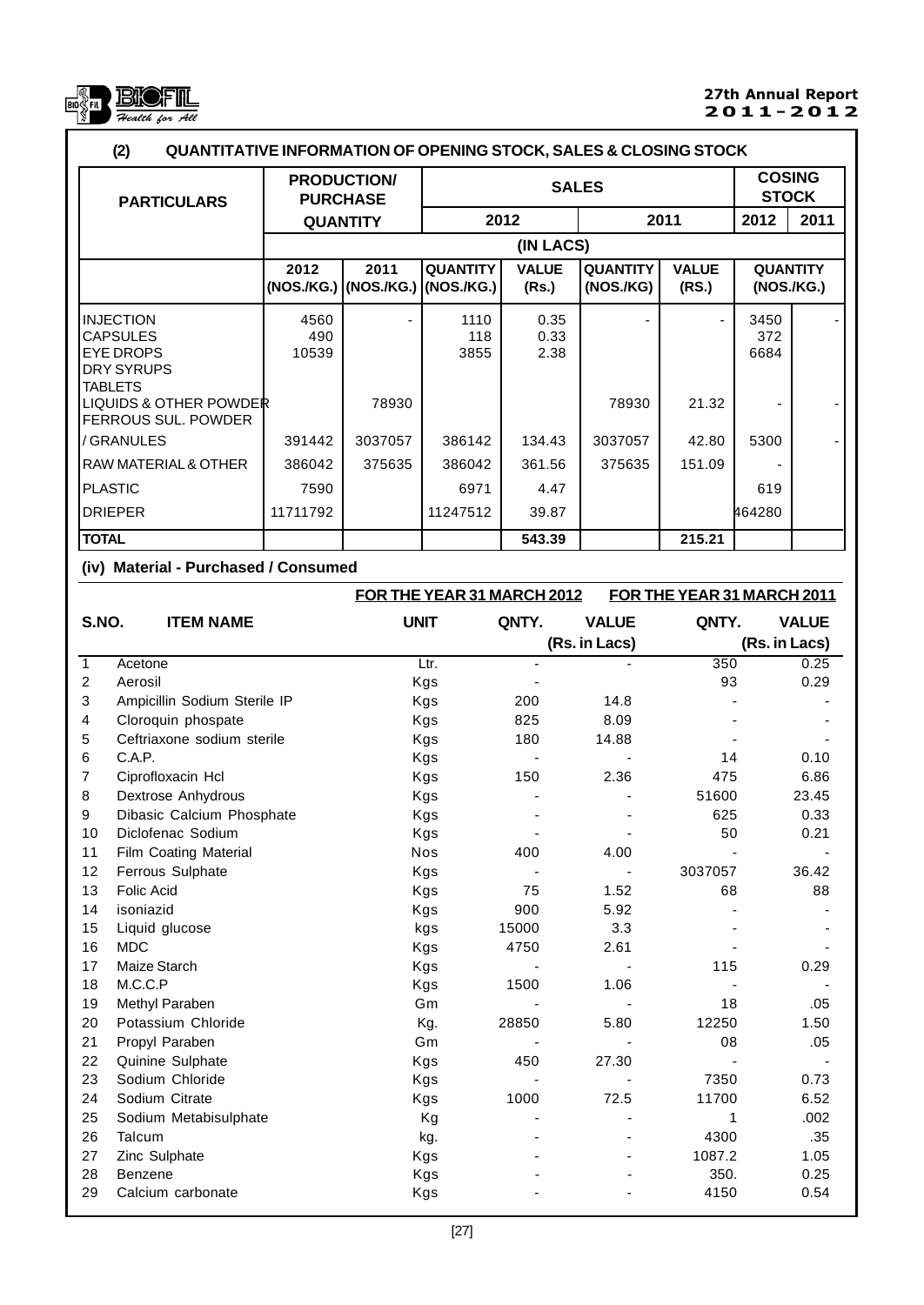

|                |                                         | FOR THE YEAR 31 MARCH 2012 |       |               | FOR THE YEAR 31 MARCH 2011 |               |
|----------------|-----------------------------------------|----------------------------|-------|---------------|----------------------------|---------------|
| S.NO.          | <b>ITEM NAME</b>                        | <b>UNIT</b>                | QNTY. | <b>VALUE</b>  | QNTY.                      | <b>VALUE</b>  |
|                |                                         |                            |       | (Rs. in Lacs) |                            | (Rs. in Lacs) |
| 75             | Cetrizine                               | Kgs                        |       |               | 5.                         | 0.09          |
| 76             | Colour Coate                            | Kgs                        |       |               | 35                         | 0.25          |
| 77             | Cross caramiose sod.                    | Kgs                        |       |               | 110                        | 0.27          |
| 78             | Gelatin                                 | Kgs                        |       |               | 325                        | 0.55          |
| 79             | Ibuprofen                               | Kgs                        |       |               | 200                        | 0.83          |
| 80             | I.P.A                                   | Kgs                        |       |               | 784                        | 0.60          |
| 81             | Mag. Stearte                            | Kgs                        |       |               | 350                        | 0.26          |
| 82             | M.D.C.                                  | Kgs                        |       |               | 575                        | 0.25          |
| 83             | Micro cellulose powder                  | Kgs                        |       |               | 4535                       | 3.54          |
| 84             | Paracetamol                             | Kgs                        |       |               | 1655                       | 3.12          |
| 85             | P.V.P.k                                 | Kgs                        |       |               | 35                         | 0.12          |
| 86             | Shellac                                 | Kgs                        |       |               | 250                        | 0.62          |
| 87             | Pre-gelatin starch                      | Kgs                        |       |               | 437.9                      | 0.29          |
| 88             | Roll bandage                            | Kgs                        |       |               | 78930                      | 28.81         |
| 89             | Sod. Starch Glycolate                   | Kgs                        |       |               | 800                        | 0.59          |
| 90             | Soya Protein                            | Kgs                        | 4500  | 1.24          | 6500                       | 1.70          |
| 91             | Sucrose                                 | Kgs                        |       |               | 5000                       | 1.55          |
| 92             | T- Coat Reddy Mix                       | Kgs                        | 1925  | 18.74         | 97                         | 0.76          |
| 93             | Tinidazole                              | Kgs                        |       |               | 120                        | 0.54          |
| 94             | Other Miscellaneous Materials FG/RM     | <b>Kgs</b>                 |       | 162.46        | 139612.9                   | 49.828        |
| 95             | <b>Other Miscellaneous Materials PM</b> | Kgs                        |       | 60.20         | 59612                      | 21.80         |
| $\overline{2}$ |                                         |                            |       |               |                            |               |
|                | <b>TOTAL</b>                            |                            |       | 490.89        |                            | 196.49        |
| (3)            | Value of Import                         | $\blacksquare$             |       | Nil           |                            |               |
| (4)            | Expenditure in foreign currenty         |                            |       | Nil           |                            |               |
| (5)            | Earning of foreign exchange             |                            |       | Nil           |                            |               |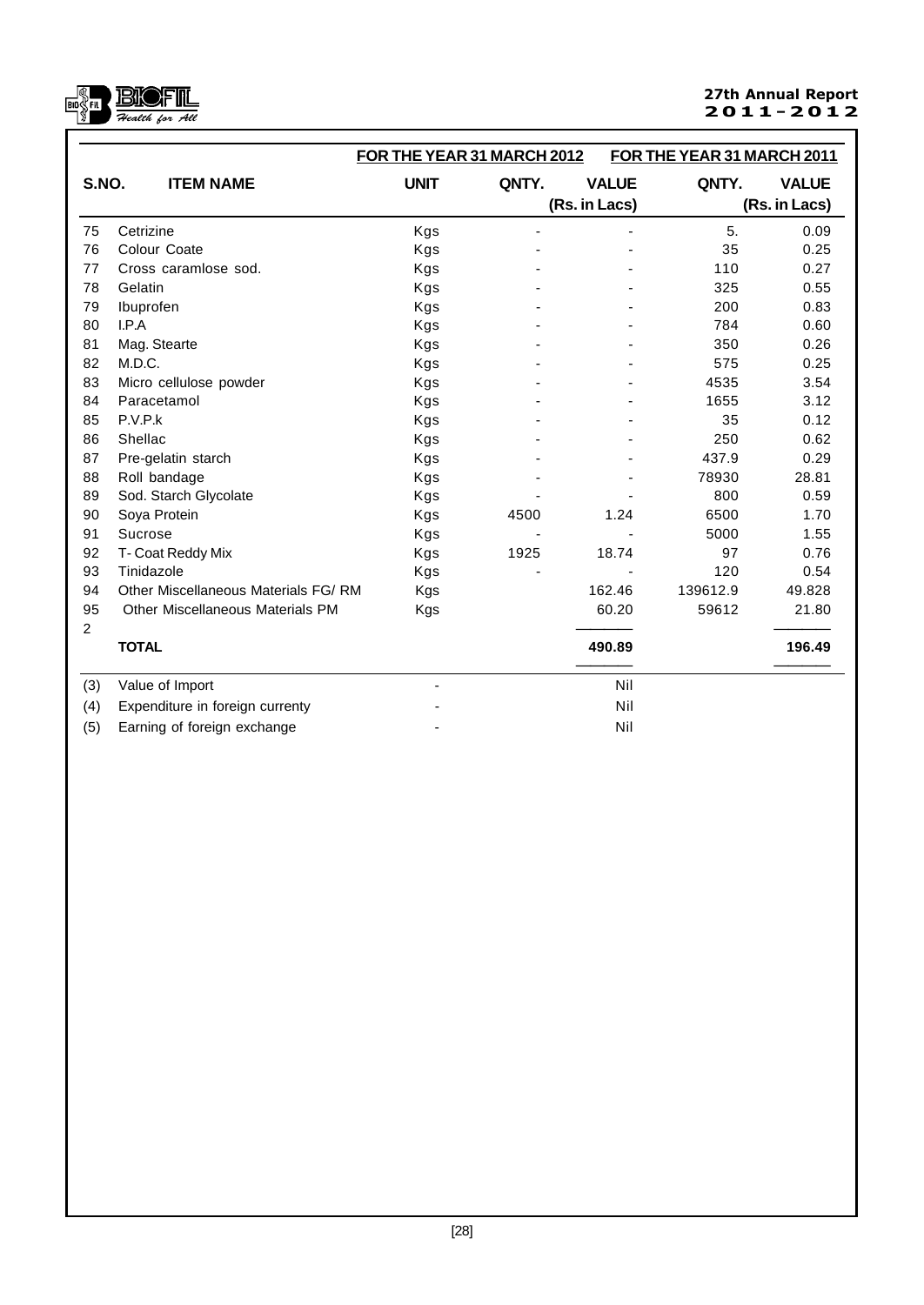Health for All

|     | <b>CASH FLOW STATEMENT FOR THE YEAR ENDED 31st March, 2012</b>      |                                  |                          |
|-----|---------------------------------------------------------------------|----------------------------------|--------------------------|
|     |                                                                     | (Rs. in Lacs)<br>2011-2012       | 2010-2011                |
| (A) | <b>CASH FLOW FROM OPERATING ACTIVITIES</b>                          |                                  |                          |
|     | Net Profit before tax and extraordinary items                       | 15.05                            | 99.15                    |
|     | 1. Depreciation                                                     | 20.70                            | 16.96                    |
|     | 2. Foreign Exchange/Depreciation in investments                     |                                  |                          |
|     | 3. Investments Extraordinary items                                  |                                  |                          |
|     | (Net investment Loss)                                               |                                  |                          |
|     | 4. Interest Paid                                                    | 8.27                             | 0.64                     |
|     | 5. Interest/ Divident Received                                      |                                  | $\overline{\phantom{a}}$ |
|     | 6. Preliminary & Preoperative Exp. Wrttier Off                      |                                  | 31.50                    |
|     | 7. Loss of sales of Assets                                          |                                  | $\blacksquare$           |
|     | Operating Profit before working capital changes<br>Adjustments for: | 44.03                            | 148.25                   |
|     | 1. Trade and other receivable                                       | (279.65)                         | (75.37)                  |
|     | 2. Inventory                                                        | (15.51)                          | (6.17)                   |
|     | 3. Trade payables Net of Lease Terminal Adju. A/c                   | 240.24                           | (190.97)                 |
|     | <b>Cash Generated from operation</b>                                | (10.90)                          | (124.26)                 |
|     | 1. Interest paid                                                    | (8.27)                           | (0.64)                   |
|     | 2. Direct Taxes paid                                                | (1.04)                           | $\blacksquare$           |
|     | Cash flow before extraordinary items                                | (19.17)                          | (124.90)                 |
|     | extraordinary items                                                 |                                  | 0.04                     |
|     |                                                                     | (19.17)                          | (124.86)                 |
| (B) | <b>CASH FLOW BEFORE EXTRAORDINARY ITEMS</b>                         |                                  |                          |
|     | Purchase of fixed assets & increase in capital                      | 81.82                            | 100.11                   |
|     | Work in progress                                                    |                                  |                          |
|     | Sales of Fixed Assets                                               |                                  |                          |
|     | Purchae of investments & investment                                 |                                  |                          |
|     | in Share application money                                          |                                  |                          |
|     | Sale of investments & refunt of                                     |                                  |                          |
|     | Interest received                                                   |                                  |                          |
|     | Divident Received                                                   |                                  |                          |
|     | Net Cash used in investing activities                               | 81.82                            | 100.11                   |
| (C) | <b>CASH FLOW FROM FINANCING ACTIVITIES</b>                          |                                  |                          |
|     | Proceeds from issue of share capital                                | 1.62                             | (398.26)                 |
|     | Proceeds from long and short term borrowing                         | (119.11)                         | 293.61                   |
|     | Net Cash used in financiing activities                              | (117.49)                         | (104.65)                 |
|     | Net Increase in Cash and Cash equivalents                           | 16.50                            | (120.32)                 |
|     | Cash and cash equivalents as at (Opening Balance)                   | 8.99                             | 129.31                   |
|     | Cash and cash equivalents as at (Closing Balance)                   | 25.49                            | 8.99                     |
|     |                                                                     | For and on behalf of the Board   |                          |
|     |                                                                     | Sd/-                             | Sd/-                     |
|     | Place: Indore                                                       | R.S. Shah                        | Romil Shah               |
|     | Date: 29.05.2012                                                    | (Chairman Cum Managing Director) | (Director)               |

#### **AUDITOR'S CERTIFICATE**

#### **The Board of Directors, Biofil Chemicals & Pharmaceuticals Ltd.**

We have verified the attached Cash Flow statement of Biofil Chemicals & Pharmaceuticals Ltd., for the year ended 31st March 2012 from the books and records maintained by the Company in the ordinary course of the business and have, subject to comparative figures for the previous year ended 31st March 2011, found in accordance herewith.

Date : 29/05/2012 **Proprietor** 

**For S. N. Gadiya & Co. Chartered Accountants (Registration No. 002052C) Sd/- Place : Indore (S. N. Gadiya)**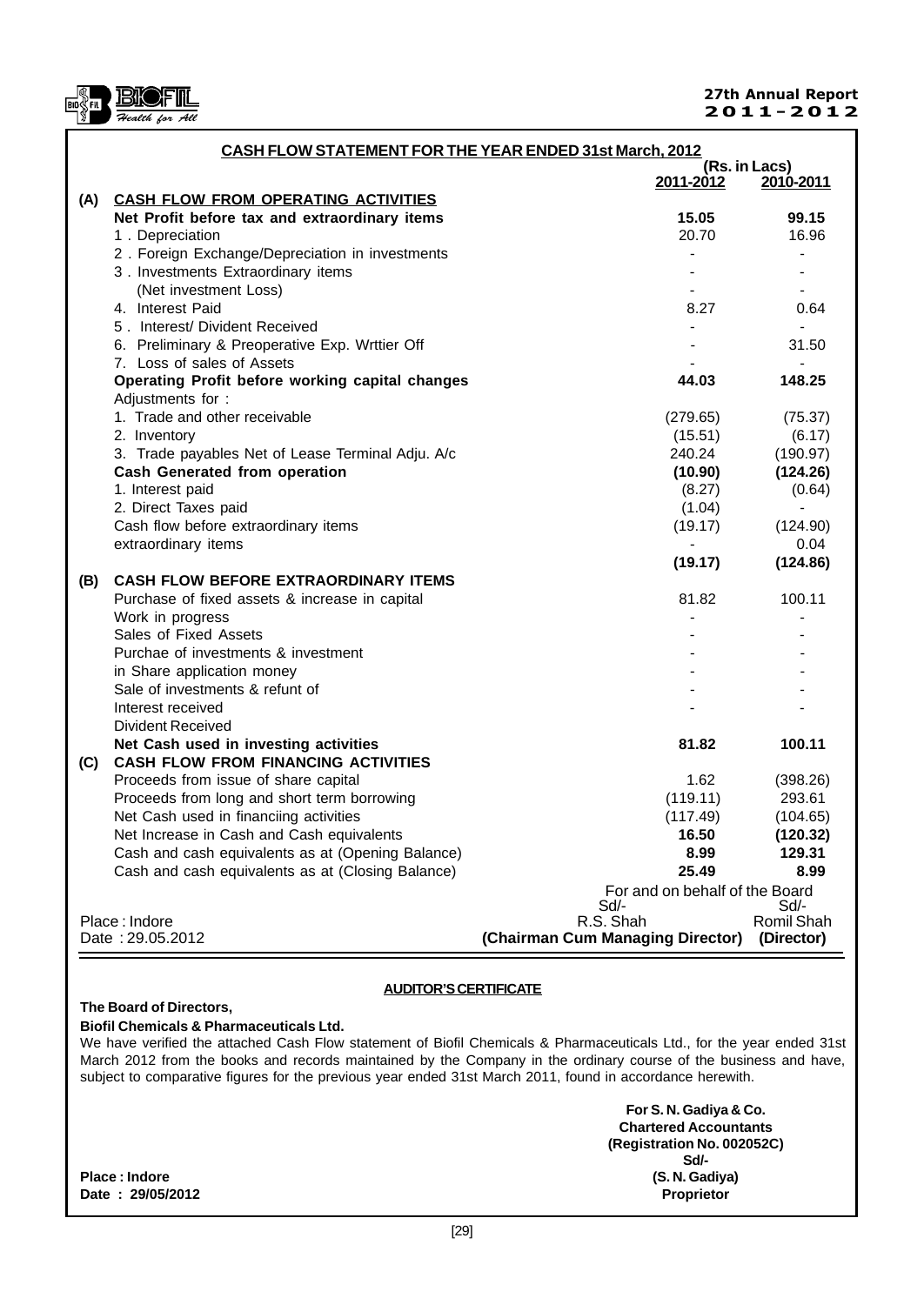

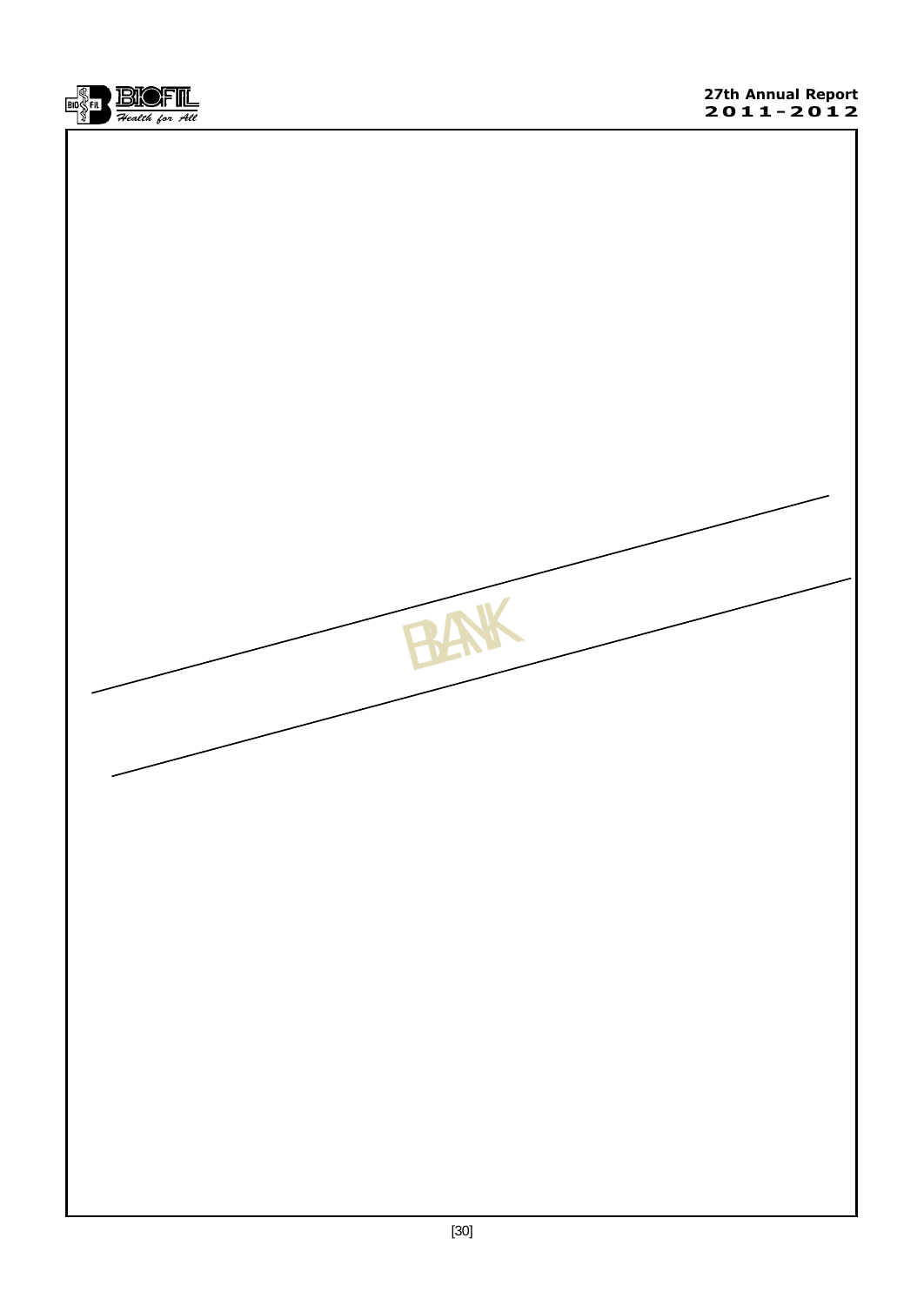# **BIOFIL CHEMICALS & PHARMACEUTICALS LIMITED**

**Regd. Office :** 11/12, Sector 'E', Sanwer Road, Industrial Area, Indore - 15 (M.P.) **ATTENDANCE SLIP**

Shareholders attending the meeting in person or by Proxy are requested to complete the attendance slip and hand it over at the entrance of the meeting hall.

I hereby record my presence at the 27th Annual General Meeting of the Company at 11/12, Sector E, Sanwer Road, Industrial Area, Indore-M.P., on **Friday, 28th day of September, 2012 at 2.00 P.M.**

CLIENT ID : ................................................................... REGD. FOLIO NO. : ................................... DP ID NO. : .................................................................... DP NAME : ..............................................

…………………………………........... .......................………………. Full name of the Shareholder / Proxy Signature Signature (in Capitals)

Folio No……………………

✂

…………………………………........... .......................………………. Full name of the Shareholder / Proxy Signature Signature (in capitals)

✂

## **PROXY FORM BIOFIL CHEMICALS & PHARMACEUTICALS LIMITED**

 $\frac{1}{1-\alpha}=\frac{1}{1-\alpha}=\frac{1}{1-\alpha}=\frac{1}{1-\alpha}=\frac{1}{1-\alpha}=\frac{1}{1-\alpha}=\frac{1}{1-\alpha}=\frac{1}{1-\alpha}=\frac{1}{1-\alpha}=\frac{1}{1-\alpha}=\frac{1}{1-\alpha}=\frac{1}{1-\alpha}=\frac{1}{1-\alpha}=\frac{1}{1-\alpha}=\frac{1}{1-\alpha}=\frac{1}{1-\alpha}=\frac{1}{1-\alpha}=\frac{1}{1-\alpha}=\frac{1}{1-\alpha}=\frac{1}{1-\alpha}=\frac{1}{1-\alpha}=\frac{1}{1-\alpha}=\frac{1}{1-\alpha}=\frac{1}{1-\alpha}=\frac{1$ 

**Regd. Office :** 11/12, Sector 'E', Sanwer Road, Industrial Area, Indore - 15 (M.P.)

| of being a members of Biofil Chemicals & Pharmaceuticals Limited.                                                                                                                                 |  |
|---------------------------------------------------------------------------------------------------------------------------------------------------------------------------------------------------|--|
|                                                                                                                                                                                                   |  |
|                                                                                                                                                                                                   |  |
| behalf at the Annual General Meeting of the Company, to be held on Friday, 28th day of September,<br>2012 at 2.00 P.M. and at any adjournment thereof.<br>Affix a<br>Rs. 1.00<br>Revenue<br>Stamp |  |
| NOTE: Note: The Proxy must be returned so as to reach the registered office of the Company not less than 48                                                                                       |  |

NOTE : Note: The Proxy must be returned so as to reach the registered office of the Company not less than 48 hours before the time for holding the aforesaid meeting. The proxy need not to be a member of the Company.